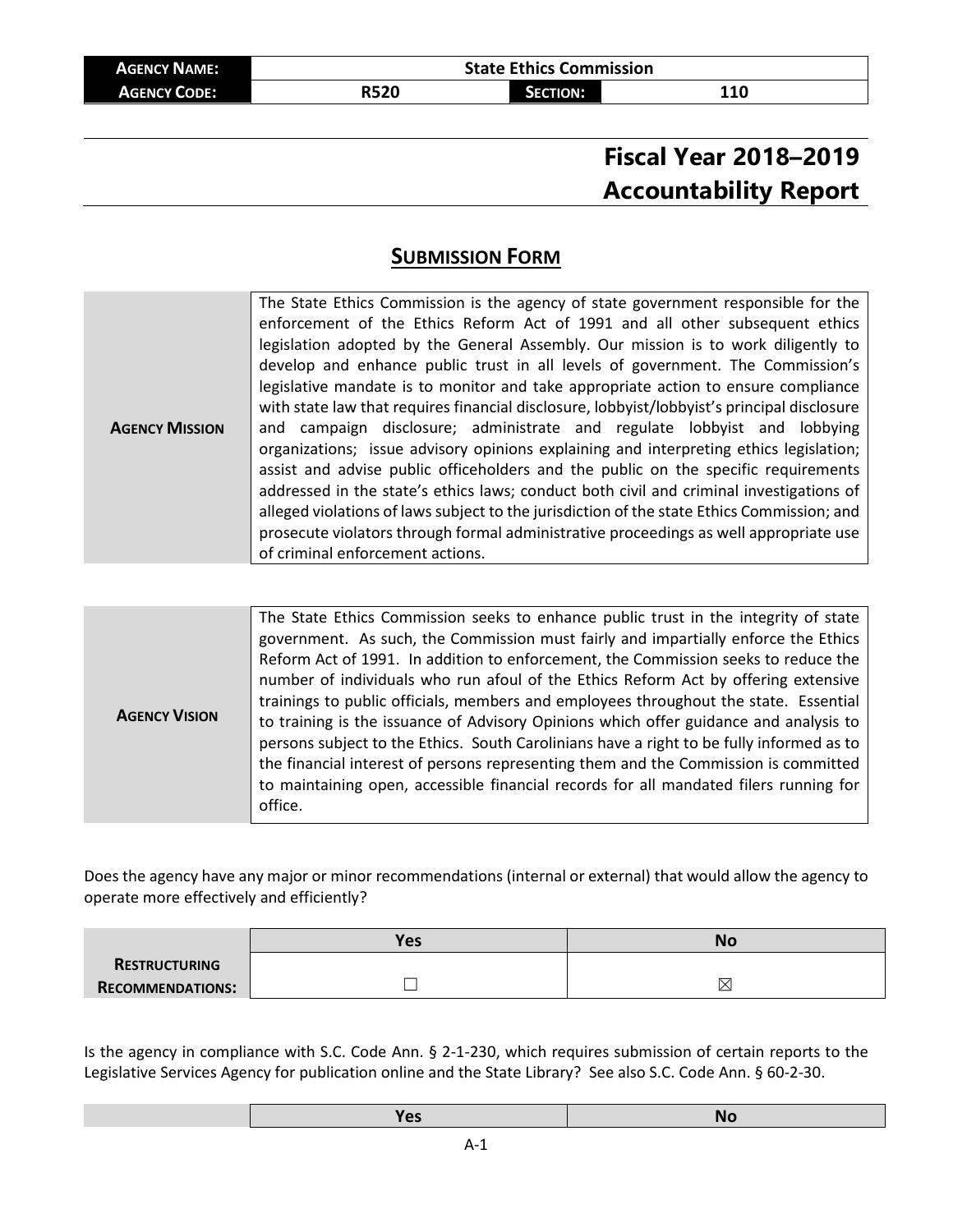| <b>AGENCY NAME:</b>        |             | <b>State Ethics Commission</b> |     |  |
|----------------------------|-------------|--------------------------------|-----|--|
| <b>AGENCY CODE:</b>        | <b>R520</b> | <b>SECTION:</b>                | 110 |  |
|                            |             |                                |     |  |
| <b>REDORT CLIDAMICCION</b> |             |                                |     |  |

| <b>REPORT SUBMISSION</b> |  |
|--------------------------|--|
| <b>COMPLIANCE:</b>       |  |

Is the agency in compliance with various requirements to transfer its records, including electronic ones, to the Department of Archives and History? See the Public Records Act (S.C. Code Ann. § 30-1-10 through 30-1-180) and the South Carolina Uniform Electronic Transactions Act (S.C. Code Ann. § 26-6-10 through 26-10-210).

|                    | <b>Yes</b>  | No |
|--------------------|-------------|----|
| <b>RECORDS</b>     |             |    |
| <b>MANAGEMENT</b>  | $\boxtimes$ |    |
| <b>COMPLIANCE:</b> |             |    |

Is the agency in compliance with S.C. Code Ann. § 1-23-120(J), which requires an agency to conduct a formal review of its regulations every five years?

|                   | <b>Yes</b> | No |
|-------------------|------------|----|
| <b>REGULATION</b> |            |    |
| <b>REVIEW:</b>    | ╰<br>▵     |    |

Please identify your agency's preferred contacts for this year's accountability report.

|                                   | Name             | Phone        | Email                 |
|-----------------------------------|------------------|--------------|-----------------------|
| <b>PRIMARY CONTACT:</b>           | Meghan L. Walker | 803-253-4192 | mwalker@ethics.sc.gov |
| SECONDARY CONTACT:   Ami Franklin |                  | 803-253-4192 | ami@ethics.sc.gov     |

I have reviewed and approved the enclosed FY 2018–2019 Accountability Report, which is complete and accurate to the extent of my knowledge.

| <b>AGENCY DIRECTOR</b><br>(SIGN AND DATE): |  |
|--------------------------------------------|--|
| (TYPE/PRINT NAME):                         |  |
|                                            |  |

| <b>BOARD/CMSN CHAIR</b><br>(SIGN AND DATE): |  |
|---------------------------------------------|--|
| (TYPE/PRINT NAME):                          |  |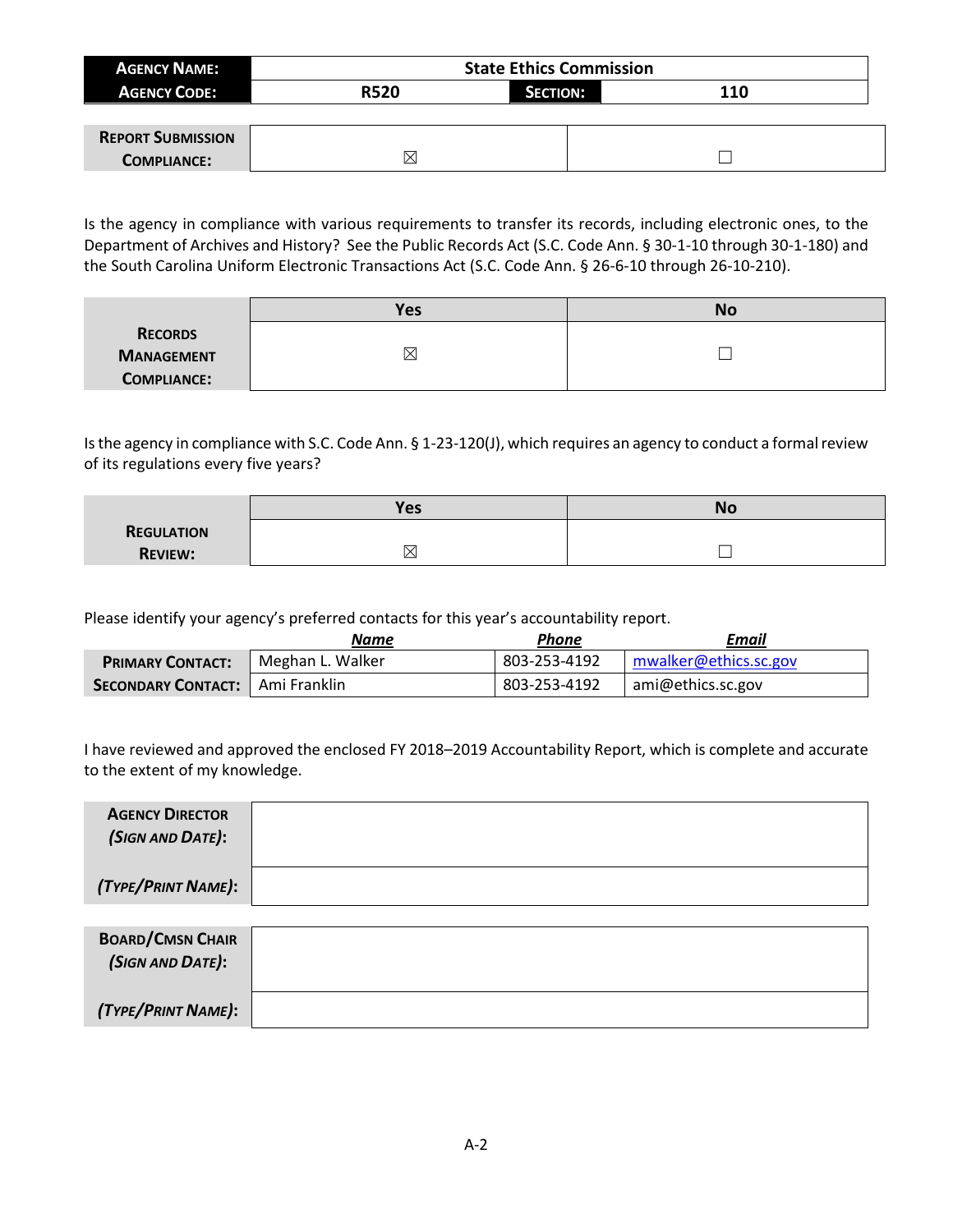| <b>AGENCY NAME:</b>      |             | <b>State Ethics Commission</b> |     |  |
|--------------------------|-------------|--------------------------------|-----|--|
| <b>AGENCY CODE:</b>      | <b>R520</b> | SECTION:                       | 110 |  |
| <b>REPORT SUBMISSION</b> |             |                                |     |  |
| <b>COMPLIANCE:</b>       | ⊠           |                                |     |  |

Is the agency in compliance with various requirements to transfer its records, including electronic ones, to the Department of Archives and History? See the Public Records Act (S.C. Code Ann. § 30-1-10 through 30-1-180) and the South Carolina Uniform Electronic Transactions Act (S.C. Code Ann. § 26-6-10 through 26-10-210).

|                    | <b>Yes</b> |           |
|--------------------|------------|-----------|
| <b>RECORDS</b>     |            | <b>No</b> |
| <b>MANAGEMENT</b>  | Σ          |           |
| <b>COMPLIANCE:</b> |            |           |

Is the agency in compliance with S.C. Code Ann. § 1-23-120(J), which requires an agency to conduct a formal review of its regulations every five years?

|                   | <b>Yes</b> | <b>No</b> |
|-------------------|------------|-----------|
| <b>REGULATION</b> |            |           |
| <b>REVIEW:</b>    |            |           |

Please identify your agency's preferred contacts for this year's accountability report.

|                                          | Name             | Phone        | Email                 |
|------------------------------------------|------------------|--------------|-----------------------|
| <b>PRIMARY CONTACT:</b>                  | Meghan L. Walker | 803-253-4192 | mwalker@ethics.sc.gov |
| <b>SECONDARY CONTACT:   Ami Franklin</b> |                  | 803-253-4192 | ami@ethics.sc.gov     |

I have reviewed and approved the enclosed FY 2018-2019 Accountability Report, which is complete and accurate to the extent of my knowledge.

| <b>AGENCY DIRECTOR</b>  |                       |
|-------------------------|-----------------------|
| (SIGN AND DATE):        |                       |
| (TYPE/PRINT NAME):      |                       |
|                         | nan<br>Ker            |
| <b>BOARD/CMSN CHAIR</b> |                       |
| (SIGN AND DATE):        | $\bullet$             |
| (TYPE/PRINT NAME):      |                       |
|                         | Childs Cantly Mrasher |
|                         |                       |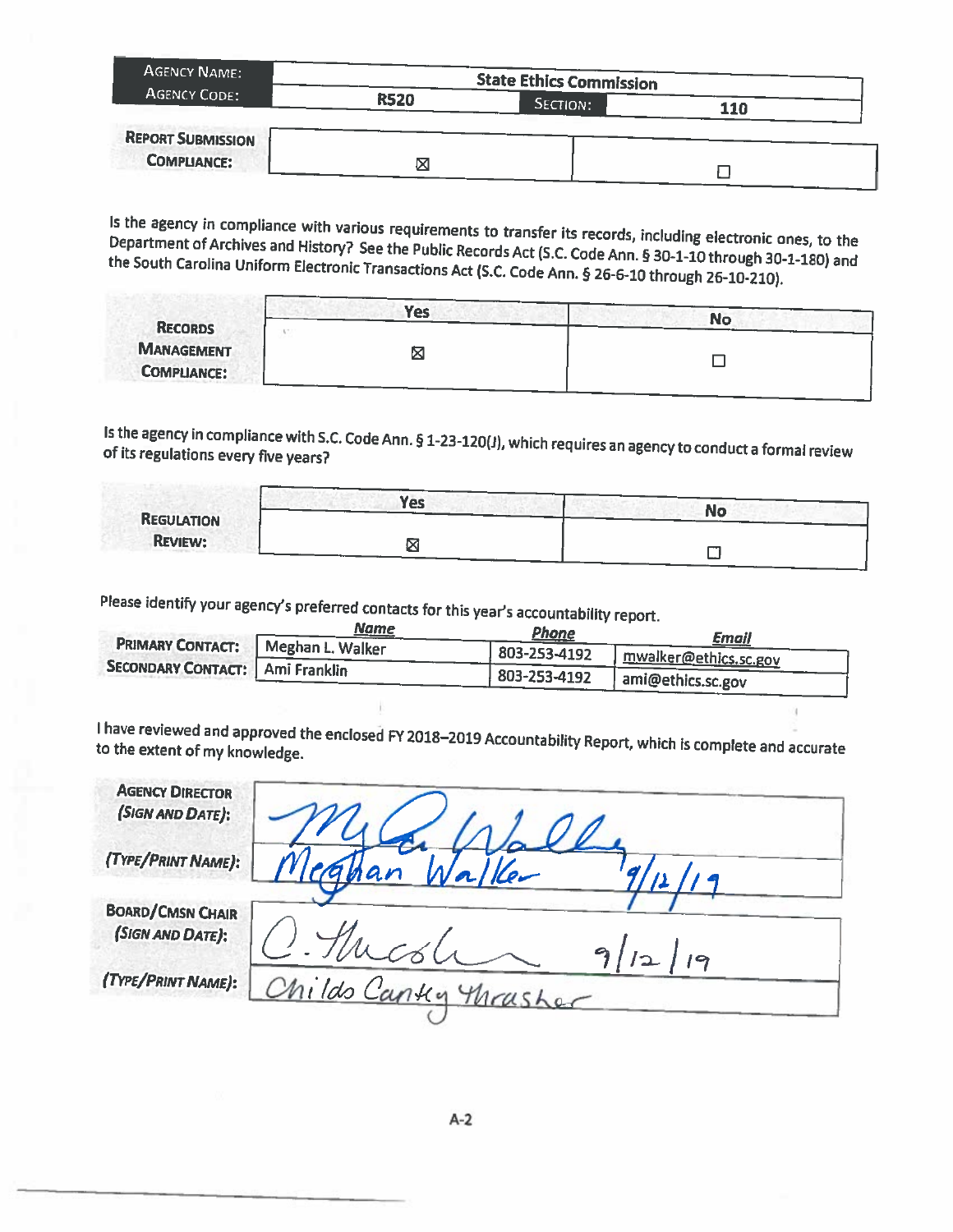| <b>AGENCY NAME:</b> | <b>State Ethics Commission</b> |          |     |  |  |  |
|---------------------|--------------------------------|----------|-----|--|--|--|
| <b>AGENCY CODE:</b> | <b>R520</b>                    | SECTION: | 110 |  |  |  |

### **AGENCY'S DISCUSSION AND ANALYSIS**



The State Ethics Commission has one program, Administration. The program encompasses four distinct areas of responsibility of the Ethics, Government Accountability and Campaign Reform Act of 1991: lobbying registration and disclosure; ethical rules of conduct; financial disclosure; and campaign practices and disclosure. Three of the four areas are driven by disclosure and now that all disclosure is done electronically, the Ethics Reform Act must reflect that.

Enforcement of the Ethics Reform Act is the primary function of the State Ethics Commission. The General Assembly, having acknowledged the need for increased scrutiny of public servants and public conduct recently allocated funds for additional staff. The Commission is currently fully staffed with the addition of a full-time investigator, paralegal and auditor. The Commission, when fully staffed, is more proactive in enforcement; therefore, increasing government accountability and transparency.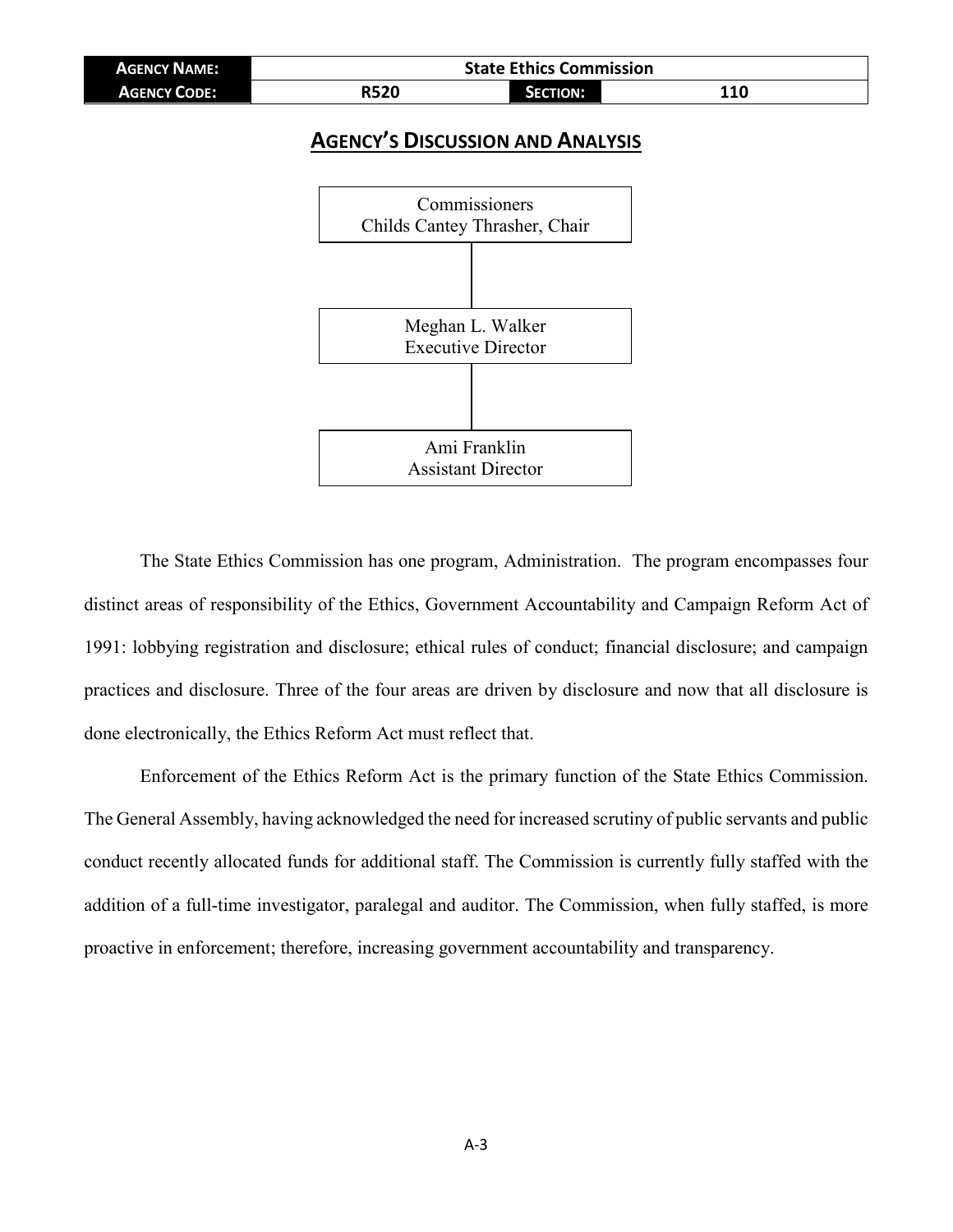| <b>AGENCY NAME:</b> | <b>State Ethics Commission</b> |          |     |  |  |  |
|---------------------|--------------------------------|----------|-----|--|--|--|
| <b>AGENCY CODE:</b> | <b>R520</b>                    | SECTION: | 110 |  |  |  |

#### **RISK ASSESSMENT AND MITIGATION STRATEGIES**

Efficient enforcement of the Ethics Reform Act requires disclosure of lobbying registration and activities, financial disclosures and campaign practices disclosures. All disclosures and reports are required to be electronically filed. With the electronic filing requirement, several statutes have been rendered antiquated and need to be repealed and/or amended. Each statute that contradicts the requirement of electronic filing leads to confusion and possible duplication of government actions and/or resources. Section 8-13-1310 requires that campaign filers file with the appropriate supervisory office. Section 8- 13-1310 contradicts the requirement that both the Senate and House Ethics Committees forward a copy of each statement filed with them to the State Ethics Commission within five days of receipt, which leads to confusion and the possibility that both committees may inadvertently violate the Ethics Reform Act.

The commission requests the following statutes be repealed in order to establish uniformity throughout the Ethics Reform Act: Sections 8-13-360, 8-13-1180, 8-13-1310, 8-13-1350 and 8-13-1366.

In addition to repealing the above statutes, the Commission requests that the current definition of "committee" be replaced with a definition that will survive constitutional challenge. In the 2010 case *South Carolina Citizens for Life v. Krawcheck,* the Commission's ability to enforce provisions of the Ethics Reform Act governing committees was effectively voided. To ensure that committees are properly monitored and that transparency is established, the new definition of committee must apply only to organizations whose major purpose is supporting or opposing a candidate. Without redefining "committee," individuals running for office may be subjected to anonymous campaigns, under the authority of no law, waging political attacks with no accountability.

To ensure that all individuals subject to reporting requirements concerning Campaign Disclosures and Statements of Economic Interest are reporting when necessary, the Commission needs to be fully informed of not only persons elected to office but also persons seeking office. Due to lapses in reporting,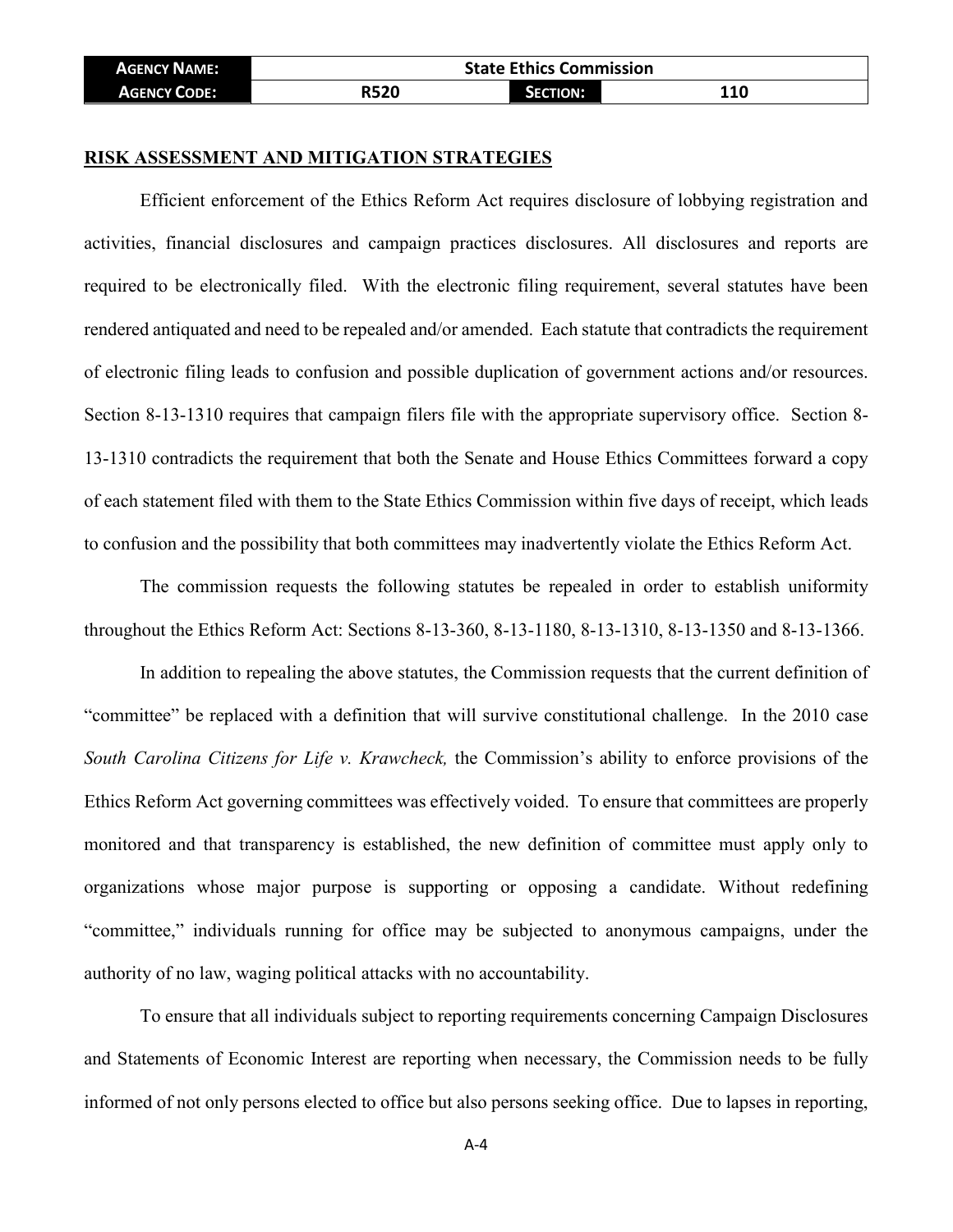| <b>AGENCY NAME:</b> | <b>State Ethics Commission</b> |          |            |  |  |  |
|---------------------|--------------------------------|----------|------------|--|--|--|
| <b>AGENCY CODE:</b> | R520                           | SECTION: | <b>110</b> |  |  |  |

there may be instances in which a candidate for office (specifically local races) falls under the jurisdiction of the Ethics Reform Act but we are unaware of his or her candidacy and are, therefore, not properly enforcing the Act.

To remedy the issue, the Commission request that the State Election Commission as well as local Election Directors be mandated by law to provide identifying information of each person running for the office at the close of the filing.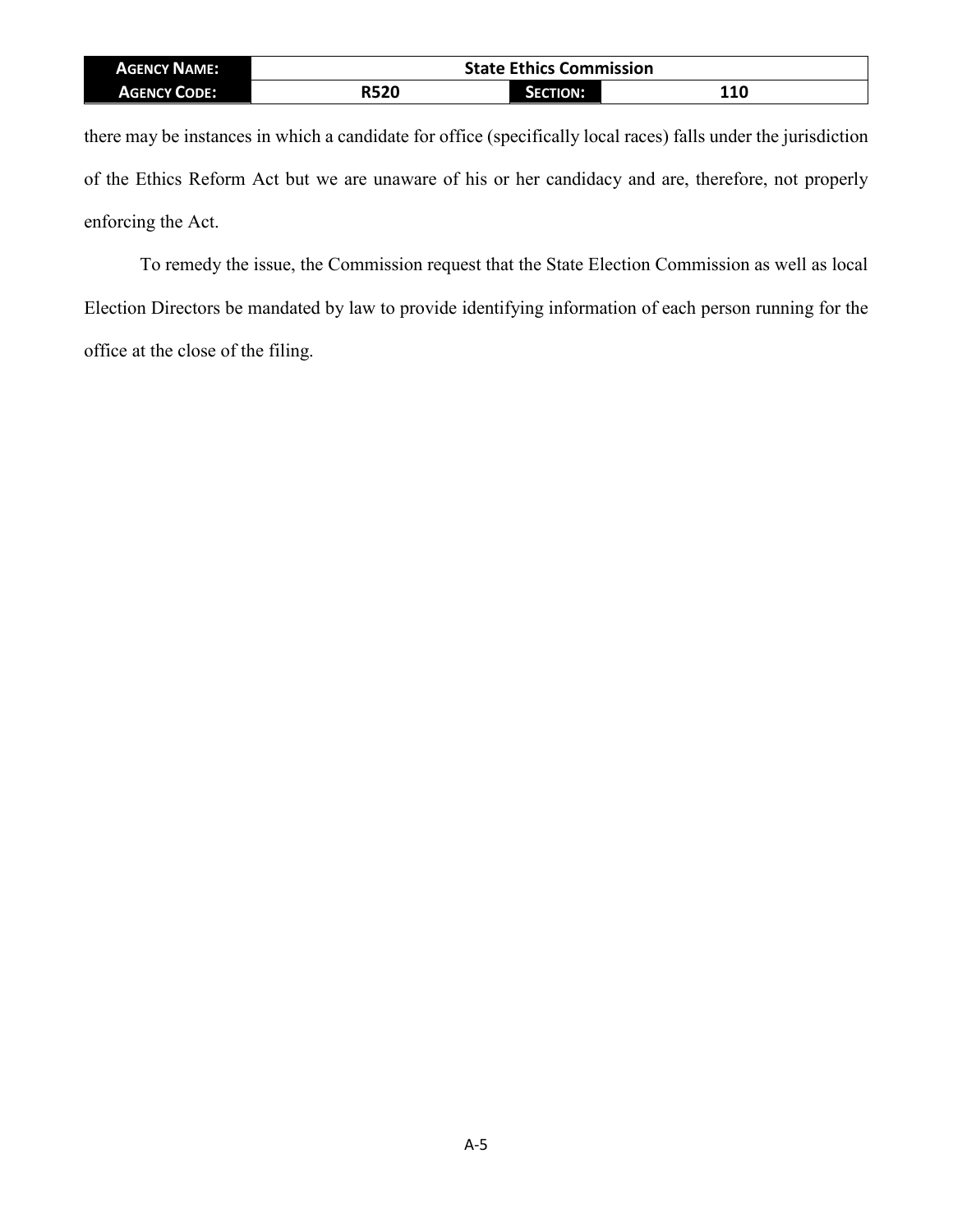| <b>Agency Name:</b>                             |                     | <b>STATE ETHICS COMMISSION</b> |                                |                                                                               |                |                                 |                                                    |                           | <b>Fiscal Year 2018-2019</b>                                   |
|-------------------------------------------------|---------------------|--------------------------------|--------------------------------|-------------------------------------------------------------------------------|----------------|---------------------------------|----------------------------------------------------|---------------------------|----------------------------------------------------------------|
|                                                 |                     |                                |                                |                                                                               |                |                                 |                                                    |                           | <b>Accountability Report</b>                                   |
| <b>Agency Code:</b>                             | <b>R520</b>         | Section:                       | 110                            |                                                                               |                |                                 |                                                    |                           | <b>Strategic Planning and Performance Measurement Template</b> |
|                                                 |                     |                                |                                |                                                                               |                |                                 |                                                    |                           |                                                                |
| <b>Statewide Enterprise Strategic Objective</b> | <b>Type</b><br>Goal | Item#<br>Strategy<br>Measure   |                                | <b>Description</b>                                                            | Base           | 2018-19<br><b>Target Actual</b> | Data Source and<br>Time Applicable<br>Availability | <b>Calculation Method</b> | <b>Meaningful Use of Measure</b>                               |
| Education, Training, and Human Development      | $\mathsf{G}$        | $\mathbf{1}$                   |                                | Provide training to as many public officials, public employees and public mem |                |                                 |                                                    |                           |                                                                |
|                                                 | $\mathsf{s}$        | $1.1\,$                        |                                | Coordinate with agencies, councils, organizations across the state to reach   |                |                                 |                                                    |                           |                                                                |
|                                                 | $\overline{M}$      | 1.1.1                          | Number of individuals trained. |                                                                               | 1250           | 1250                            | 7/1/2018-6/30/201 CR, bi-monthly                   | Sum of individuals.       | Tracks individuals trained.                                    |
| Maintaining Safety, Integrity and Security      | $\mathsf{G}$        | $\overline{2}$                 |                                | Provide a safe and secure environment for Commissioners, staff and public.    |                |                                 |                                                    |                           |                                                                |
|                                                 | $\mathsf{s}$        | 2.1                            |                                | Ensure that there are no instances of violence on site.                       |                |                                 |                                                    |                           |                                                                |
|                                                 | M                   | 2.1.1                          | Instances of violence          |                                                                               | $\mathbf 0$    | $\mathbf{0}$                    | 0 7/1/2018-6/30/201AR, yearly                      | Sum of occurrences.       | Tracks personnel security.                                     |
|                                                 | $\mathsf{s}$        | 2.2                            |                                | Protect the data of all SCSEC filers by ensuring that there are no data brea  |                |                                 |                                                    |                           |                                                                |
|                                                 | $\overline{M}$      | 2.2.1                          | Instances of data breaches     |                                                                               | $\overline{0}$ | $\mathbf 0$                     | 0 7/1/2018-6/30/201 AR, yearly                     | Sum of occurrences.       | Tracks data security.                                          |
| <b>Government and Citizens</b>                  | $\mathsf{G}$        | 3 <sup>2</sup>                 |                                | Decrease the number of ethics violations pending a hearing                    |                |                                 |                                                    |                           |                                                                |
|                                                 | $\mathsf{s}$        | 3.1                            |                                | Decrease the number of ethics violations pending a hearing                    |                |                                 |                                                    |                           |                                                                |
|                                                 | M                   | 3.1.1                          |                                | Efficiently resolve cases once probable cause has been found.                 | 52             | 40                              | 73 7/1/2018-6/30/201 CR, bi-monthly                | Sum of cases.             | Tracks number of cases disposed.                               |
|                                                 | $\sim$              |                                |                                |                                                                               |                |                                 |                                                    |                           |                                                                |
|                                                 | $\sim$              |                                |                                |                                                                               |                |                                 |                                                    |                           |                                                                |
|                                                 | $\sim$              |                                |                                |                                                                               |                |                                 |                                                    |                           |                                                                |
|                                                 | $\sim$<br>$\sim$    |                                |                                |                                                                               |                |                                 |                                                    |                           |                                                                |
|                                                 | $\sim$              |                                |                                |                                                                               |                |                                 |                                                    |                           |                                                                |
|                                                 | $\sim$              |                                |                                |                                                                               |                |                                 |                                                    |                           |                                                                |
|                                                 | $\sim$              |                                |                                |                                                                               |                |                                 |                                                    |                           |                                                                |
|                                                 | $\sim$              |                                |                                |                                                                               |                |                                 |                                                    |                           |                                                                |
|                                                 | $\sim$              |                                |                                |                                                                               |                |                                 |                                                    |                           |                                                                |
|                                                 | $\sim$              |                                |                                |                                                                               |                |                                 |                                                    |                           |                                                                |
|                                                 | $\sim$              |                                |                                |                                                                               |                |                                 |                                                    |                           |                                                                |
|                                                 | $\sim$              |                                |                                |                                                                               |                |                                 |                                                    |                           |                                                                |
|                                                 | $\sim$              |                                |                                |                                                                               |                |                                 |                                                    |                           |                                                                |
|                                                 | $\sim$              |                                |                                |                                                                               |                |                                 |                                                    |                           |                                                                |
|                                                 | $\sim$              |                                |                                |                                                                               |                |                                 |                                                    |                           |                                                                |
|                                                 | $\sim$              |                                |                                |                                                                               |                |                                 |                                                    |                           |                                                                |
|                                                 | $\sim$              |                                |                                |                                                                               |                |                                 |                                                    |                           |                                                                |
|                                                 | $\sim$              |                                |                                |                                                                               |                |                                 |                                                    |                           |                                                                |
|                                                 | $\sim$              |                                |                                |                                                                               |                |                                 |                                                    |                           |                                                                |
|                                                 | $\sim$              |                                |                                |                                                                               |                |                                 |                                                    |                           |                                                                |
|                                                 | $\sim$              |                                |                                |                                                                               |                |                                 |                                                    |                           |                                                                |
|                                                 | $\sim$              |                                |                                |                                                                               |                |                                 |                                                    |                           |                                                                |
|                                                 | $\sim$              |                                |                                |                                                                               |                |                                 |                                                    |                           |                                                                |
|                                                 | $\sim$              |                                |                                |                                                                               |                |                                 |                                                    |                           |                                                                |
|                                                 | $\sim$              |                                |                                |                                                                               |                |                                 |                                                    |                           |                                                                |
|                                                 | $\sim$              |                                |                                |                                                                               |                |                                 |                                                    |                           |                                                                |
|                                                 | $\sim$              |                                |                                |                                                                               |                |                                 |                                                    |                           |                                                                |
|                                                 | $\sim$              |                                |                                |                                                                               |                |                                 |                                                    |                           |                                                                |
|                                                 | $\sim$              |                                |                                |                                                                               |                |                                 |                                                    |                           |                                                                |
|                                                 | $\sim$              |                                |                                |                                                                               |                |                                 |                                                    |                           |                                                                |
|                                                 | $\sim$<br>$\omega$  |                                |                                |                                                                               |                |                                 |                                                    |                           |                                                                |
|                                                 | $\sim$              |                                |                                |                                                                               |                |                                 |                                                    |                           |                                                                |
|                                                 | $\sim$              |                                |                                |                                                                               |                |                                 |                                                    |                           |                                                                |
|                                                 | $\sim$              |                                |                                |                                                                               |                |                                 |                                                    |                           |                                                                |
|                                                 | $\sim$              |                                |                                |                                                                               |                |                                 |                                                    |                           |                                                                |
|                                                 | $\sim$              |                                |                                |                                                                               |                |                                 |                                                    |                           |                                                                |
|                                                 | $\sim$              |                                |                                |                                                                               |                |                                 |                                                    |                           |                                                                |
|                                                 |                     |                                |                                |                                                                               |                |                                 |                                                    |                           |                                                                |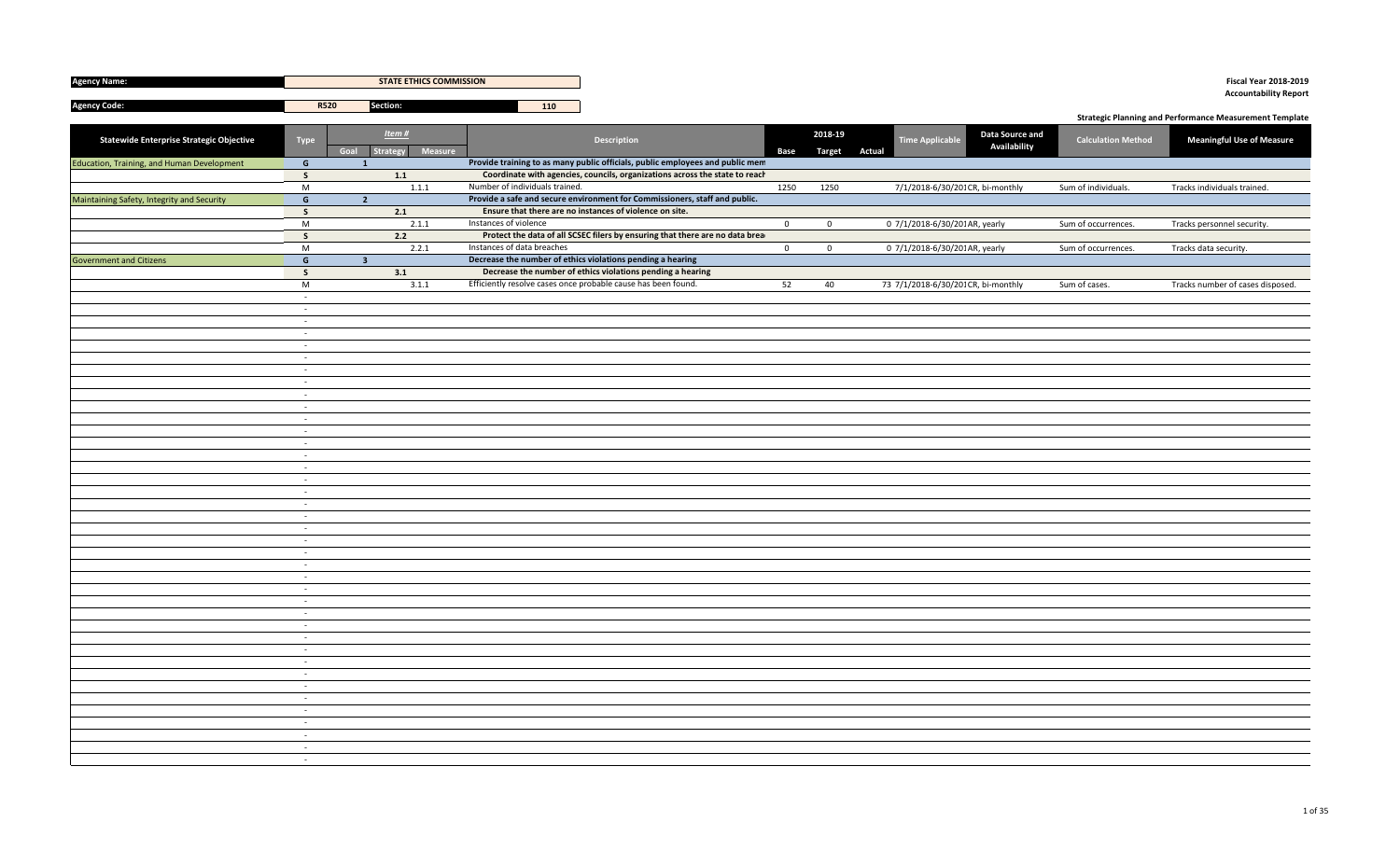| <b>Agency Name:</b>                        |                     | <b>STATE ETHICS COMMISSION</b>       |                                                              |                                                                                |                   |                          |                                |                                 |                             | <b>Fiscal Year 2018-2019</b>                                     |
|--------------------------------------------|---------------------|--------------------------------------|--------------------------------------------------------------|--------------------------------------------------------------------------------|-------------------|--------------------------|--------------------------------|---------------------------------|-----------------------------|------------------------------------------------------------------|
| <b>State Ethics Commission</b>             |                     |                                      |                                                              |                                                                                |                   |                          |                                |                                 |                             | <b>Accountability Report</b>                                     |
| <b>Agency Code:</b>                        | R520                | Section:                             | 110                                                          |                                                                                |                   |                          |                                |                                 |                             |                                                                  |
|                                            |                     |                                      |                                                              |                                                                                |                   |                          |                                |                                 |                             | <b>Strategic Planning and Performance Measurement Template</b>   |
| Statewide Enterprise Strategic Objective   | Type                | Item#<br>Strategy<br>Measure<br>Goal |                                                              | Description                                                                    | Base              | 2019-20<br>Target Actual | <b>Time Applicable</b>         | Data Source and<br>Availability | <b>Calculation Method</b>   | <b>Meaningful Use of Measure</b>                                 |
| Education, Training, and Human Development | G                   | $\mathbf{1}$                         |                                                              | Provide training to underserved public officials, public members and public e  |                   |                          |                                |                                 |                             |                                                                  |
|                                            | $\mathsf{s}$        | 1.1                                  |                                                              | Identify and coordinate with underserved communities.                          |                   |                          |                                |                                 |                             |                                                                  |
|                                            | M                   | 1.1.1                                | Number of individuals identified and trained.                |                                                                                | 200               | 200                      | 7/1/19-6/30/20 CR. Bi-monthly. |                                 | Sum of individuals trained. | Tracks number of people trained.                                 |
| Maintaining Safety, Integrity and Security | G                   | $\overline{2}$                       |                                                              | Provide a safe and secure environment for Commissioners, staff and the public. |                   |                          |                                |                                 |                             |                                                                  |
|                                            | $\mathsf{s}$        | 2.1                                  |                                                              | Protect all confidential data and increase efficiency.                         |                   |                          |                                |                                 |                             |                                                                  |
|                                            | M                   | 2.1.1                                | Number of breaches.                                          |                                                                                | $\mathbf{0}$      | $\mathbf 0$              | 7/1/19-6/30/20 Annual report   |                                 | Sum of breaches.            | Tracks numer of breaches.                                        |
|                                            | $\mathsf{s}$        | 2.2                                  | Ensure that there are no instances of viol violence on site. |                                                                                |                   |                          |                                |                                 |                             |                                                                  |
| <b>Government and Citizens</b>             | M<br>$\overline{G}$ | 2.1.2                                | Number of violence incidents.                                | Increase efficiency in which investigations and non-compliance issues are reso | $\mathbf 0$       | $\mathsf{O}\xspace$      | 7/1/19-6/30/20 Annual report   |                                 | Sum of incidents.           | Tracks number of incidents.                                      |
|                                            |                     | 3 <sup>1</sup>                       | Decrease non-compliance backlog.                             |                                                                                |                   |                          |                                |                                 |                             |                                                                  |
|                                            | $\mathsf{s}$<br>M   | 3.1<br>3.1.1                         | Year in which non-compliance reports are flagged.            |                                                                                | Jun-16            | Jun-18                   | 7/1/19-6/30/20 Annual report   |                                 |                             | Year of most recent report.  Increased effeciency /transparancy. |
|                                            | $\mathsf{s}$        | 3.2                                  | Decrease average length of investigations.                   |                                                                                |                   |                          |                                |                                 |                             |                                                                  |
|                                            | M                   | 3.2.1                                | Average length of case from assignment to presentation       |                                                                                | 282 days 180 days |                          | 7/1/19-6/30/20 CR. Bi-monthly. |                                 |                             | Sum of days between assignm Increased effeciency/transparancy.   |
|                                            | $\sim$              |                                      |                                                              |                                                                                |                   |                          |                                |                                 |                             |                                                                  |
|                                            | $\sim$              |                                      |                                                              |                                                                                |                   |                          |                                |                                 |                             |                                                                  |
|                                            | $\sim$              |                                      |                                                              |                                                                                |                   |                          |                                |                                 |                             |                                                                  |
|                                            | $\sim$              |                                      |                                                              |                                                                                |                   |                          |                                |                                 |                             |                                                                  |
|                                            | $\sim$              |                                      |                                                              |                                                                                |                   |                          |                                |                                 |                             |                                                                  |
|                                            | $\sim$              |                                      |                                                              |                                                                                |                   |                          |                                |                                 |                             |                                                                  |
|                                            | $\sim$              |                                      |                                                              |                                                                                |                   |                          |                                |                                 |                             |                                                                  |
|                                            | $\sim$              |                                      |                                                              |                                                                                |                   |                          |                                |                                 |                             |                                                                  |
|                                            | $\sim$<br>$\sim$    |                                      |                                                              |                                                                                |                   |                          |                                |                                 |                             |                                                                  |
|                                            | $\sim$              |                                      |                                                              |                                                                                |                   |                          |                                |                                 |                             |                                                                  |
|                                            | $\sim$              |                                      |                                                              |                                                                                |                   |                          |                                |                                 |                             |                                                                  |
|                                            | $\sim$              |                                      |                                                              |                                                                                |                   |                          |                                |                                 |                             |                                                                  |
|                                            | $\sim$              |                                      |                                                              |                                                                                |                   |                          |                                |                                 |                             |                                                                  |
|                                            | $\sim$              |                                      |                                                              |                                                                                |                   |                          |                                |                                 |                             |                                                                  |
|                                            | $\sim$              |                                      |                                                              |                                                                                |                   |                          |                                |                                 |                             |                                                                  |
|                                            | $\sim$              |                                      |                                                              |                                                                                |                   |                          |                                |                                 |                             |                                                                  |
|                                            | $\sim$              |                                      |                                                              |                                                                                |                   |                          |                                |                                 |                             |                                                                  |
|                                            | $\sim$              |                                      |                                                              |                                                                                |                   |                          |                                |                                 |                             |                                                                  |
|                                            | $\sim$              |                                      |                                                              |                                                                                |                   |                          |                                |                                 |                             |                                                                  |
|                                            | $\sim$              |                                      |                                                              |                                                                                |                   |                          |                                |                                 |                             |                                                                  |
|                                            | $\sim$<br>$\sim$    |                                      |                                                              |                                                                                |                   |                          |                                |                                 |                             |                                                                  |
|                                            | $\sim$              |                                      |                                                              |                                                                                |                   |                          |                                |                                 |                             |                                                                  |
|                                            | $\sim$              |                                      |                                                              |                                                                                |                   |                          |                                |                                 |                             |                                                                  |
|                                            | $\sim$              |                                      |                                                              |                                                                                |                   |                          |                                |                                 |                             |                                                                  |
|                                            | $\sim$              |                                      |                                                              |                                                                                |                   |                          |                                |                                 |                             |                                                                  |
|                                            | $\sim$              |                                      |                                                              |                                                                                |                   |                          |                                |                                 |                             |                                                                  |
|                                            | $\sim$              |                                      |                                                              |                                                                                |                   |                          |                                |                                 |                             |                                                                  |
|                                            | $\sim$              |                                      |                                                              |                                                                                |                   |                          |                                |                                 |                             |                                                                  |
|                                            | $\sim$              |                                      |                                                              |                                                                                |                   |                          |                                |                                 |                             |                                                                  |
|                                            | $\sim$              |                                      |                                                              |                                                                                |                   |                          |                                |                                 |                             |                                                                  |
|                                            | $\sim$              |                                      |                                                              |                                                                                |                   |                          |                                |                                 |                             |                                                                  |
|                                            | $\sim$              |                                      |                                                              |                                                                                |                   |                          |                                |                                 |                             |                                                                  |
|                                            | $\sim$<br>$\sim$    |                                      |                                                              |                                                                                |                   |                          |                                |                                 |                             |                                                                  |
|                                            | $\sim$              |                                      |                                                              |                                                                                |                   |                          |                                |                                 |                             |                                                                  |
|                                            |                     |                                      |                                                              |                                                                                |                   |                          |                                |                                 |                             |                                                                  |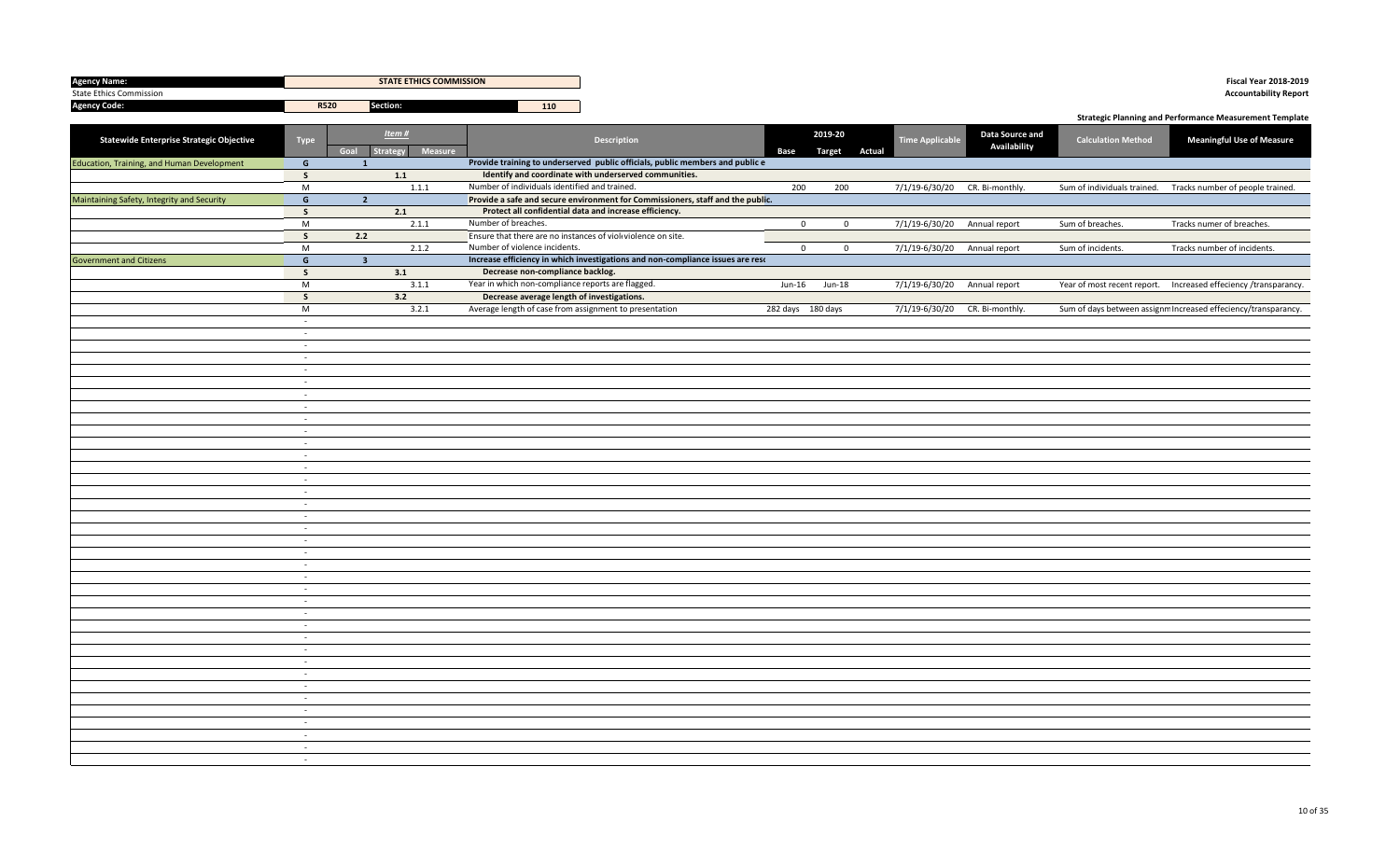|                     |                                                                                                                                                                                                                                                                                                                                                                                               |                           |            |                                  |                          |              |                                     |                     |              | <b>Accountability Report</b>                                                       |
|---------------------|-----------------------------------------------------------------------------------------------------------------------------------------------------------------------------------------------------------------------------------------------------------------------------------------------------------------------------------------------------------------------------------------------|---------------------------|------------|----------------------------------|--------------------------|--------------|-------------------------------------|---------------------|--------------|------------------------------------------------------------------------------------|
| <b>Agency Code:</b> | <b>R520</b>                                                                                                                                                                                                                                                                                                                                                                                   | Section:                  | 110        |                                  |                          |              |                                     |                     |              |                                                                                    |
|                     |                                                                                                                                                                                                                                                                                                                                                                                               |                           |            | FY 2018-19 Expenditures (Actual) |                          |              | FY 2019-20 Expenditures (Projected) |                     |              | <b>Program Template</b>                                                            |
| Program/Title       | Purpose                                                                                                                                                                                                                                                                                                                                                                                       | General                   | Other      | Federal                          | <b>TOTAL</b>             | General      | Other                               | Federal             | <b>TOTAL</b> | <b>Associated Measure(s)</b>                                                       |
| Administration      | Funding source for carrying out the<br>investigation and enforcement of the<br>Commission's statutory mandate to include<br>compliance with financial disclosure,<br>lobbyists/lobbyists' principal disclosure,<br>campaign disclosure and rules of conduct.<br>The mandate also includes regulating<br>lobbying; issuing advisory opinions<br>interpreting the Ethics Reform Act and finally | $\zeta$<br>$1,404,162$ \$ | 286,761 \$ | $-$ \$                           | $1,690,923$ \$           | 1,441,951 \$ | 300,000 \$                          |                     |              | $\frac{1}{2}$ <b>5</b> 1,741,951 $\frac{1.1.1}{2.2}$ 2.1.1, 2.1.2, 3.1.1,<br>3.2.1 |
|                     | educating covered individuals, entities and<br>the public on the requirements of the Ethics<br>Reform Act.                                                                                                                                                                                                                                                                                    |                           |            |                                  |                          |              |                                     |                     |              |                                                                                    |
|                     |                                                                                                                                                                                                                                                                                                                                                                                               |                           |            | $\ddot{\bm{\zeta}}$              | $\sim$                   |              |                                     | \$                  | $\sim$       |                                                                                    |
|                     |                                                                                                                                                                                                                                                                                                                                                                                               |                           |            | $\ddot{\bm{\zeta}}$              | $\sim$                   |              |                                     | Ŝ.                  | $\sim$       |                                                                                    |
|                     |                                                                                                                                                                                                                                                                                                                                                                                               |                           |            | $\ddot{\bm{s}}$                  | $\sim$                   |              |                                     | Ś.                  | $\sim$       |                                                                                    |
|                     |                                                                                                                                                                                                                                                                                                                                                                                               |                           |            | $\ddot{\bm{s}}$                  | $\sim$                   |              |                                     | $\mathsf{S}$        | $\sim$       |                                                                                    |
|                     |                                                                                                                                                                                                                                                                                                                                                                                               |                           |            | $\ddot{\bm{\zeta}}$              | $\sim$                   |              |                                     | $\ddot{\bm{\zeta}}$ | $\sim$       |                                                                                    |
|                     |                                                                                                                                                                                                                                                                                                                                                                                               |                           |            | $\ddot{\bm{\zeta}}$              | $\sim$                   |              |                                     | \$                  | $\sim$       |                                                                                    |
|                     |                                                                                                                                                                                                                                                                                                                                                                                               |                           |            | $\ddot{\bm{\zeta}}$              | $\sim$                   |              |                                     | \$                  | $\sim$       |                                                                                    |
|                     |                                                                                                                                                                                                                                                                                                                                                                                               |                           |            | $\ddot{\bm{\zeta}}$              | $\sim$                   |              |                                     | \$                  | $\sim$       |                                                                                    |
|                     |                                                                                                                                                                                                                                                                                                                                                                                               |                           |            | $\ddot{\bm{\zeta}}$              | $\sim$                   |              |                                     | \$                  | $\sim$       |                                                                                    |
|                     |                                                                                                                                                                                                                                                                                                                                                                                               |                           |            | $\ddot{\bm{\zeta}}$              | $\sim$                   |              |                                     | $\frac{1}{2}$       | $\sim$       |                                                                                    |
|                     |                                                                                                                                                                                                                                                                                                                                                                                               |                           |            | $\ddot{\bm{\zeta}}$              | $\sim$                   |              |                                     | $\mathsf{S}$        | $\sim$       |                                                                                    |
|                     |                                                                                                                                                                                                                                                                                                                                                                                               |                           |            | $\ddot{\bm{z}}$                  | $\sim$                   |              |                                     | $\mathsf{S}$        | $\sim$       |                                                                                    |
|                     |                                                                                                                                                                                                                                                                                                                                                                                               |                           |            | $\ddot{\bm{\zeta}}$              | $\sim$                   |              |                                     | $\frac{1}{2}$       | $\sim$       |                                                                                    |
|                     |                                                                                                                                                                                                                                                                                                                                                                                               |                           |            | $\ddot{\bm{s}}$                  | $\sim$                   |              |                                     | $\ddot{\bm{\zeta}}$ | $\sim$       |                                                                                    |
|                     |                                                                                                                                                                                                                                                                                                                                                                                               |                           |            | $\mathsf{\hat{S}}$               | $\sim$                   |              |                                     | \$.                 | $\sim$       |                                                                                    |
|                     |                                                                                                                                                                                                                                                                                                                                                                                               |                           |            | $\ddot{\bm{\zeta}}$              | $\sim$                   |              |                                     | $\frac{1}{2}$       | $\sim$       |                                                                                    |
|                     |                                                                                                                                                                                                                                                                                                                                                                                               |                           |            | $\ddot{\bm{\zeta}}$              | $\sim$                   |              |                                     | $\ddot{\bm{\zeta}}$ | $\sim$       |                                                                                    |
|                     |                                                                                                                                                                                                                                                                                                                                                                                               |                           |            | $\ddot{\bm{\zeta}}$              | $\sim$                   |              |                                     | \$.                 | $\sim$       |                                                                                    |
|                     |                                                                                                                                                                                                                                                                                                                                                                                               |                           |            | $\ddot{\bm{s}}$                  | $\sim$                   |              |                                     | \$                  | $\sim$       |                                                                                    |
|                     |                                                                                                                                                                                                                                                                                                                                                                                               |                           |            | $\ddot{\bm{s}}$                  | $\sim$                   |              |                                     | $\mathsf{S}$        | $\sim$       |                                                                                    |
|                     |                                                                                                                                                                                                                                                                                                                                                                                               |                           |            | $\frac{1}{2}$                    | $\sim$                   |              |                                     | \$                  | $\sim$       |                                                                                    |
|                     |                                                                                                                                                                                                                                                                                                                                                                                               |                           |            | $\ddot{\bm{\zeta}}$              | $\sim$                   |              |                                     | $\mathsf{S}$        | $\sim$       |                                                                                    |
|                     |                                                                                                                                                                                                                                                                                                                                                                                               |                           |            | $\ddot{\bm{\zeta}}$              | $\sim$                   |              |                                     | \$                  | $\sim$       |                                                                                    |
|                     |                                                                                                                                                                                                                                                                                                                                                                                               |                           |            | $\ddot{\bm{s}}$                  | $\sim$                   |              |                                     | Ŝ.                  | $\sim$       |                                                                                    |
|                     |                                                                                                                                                                                                                                                                                                                                                                                               |                           |            | Ŝ.                               | $\overline{\phantom{a}}$ |              |                                     | Ŝ.                  | $\sim$       |                                                                                    |

**STATE ETHICS COMMISSION Fiscal Year 2018-2019**

**Agency Name:**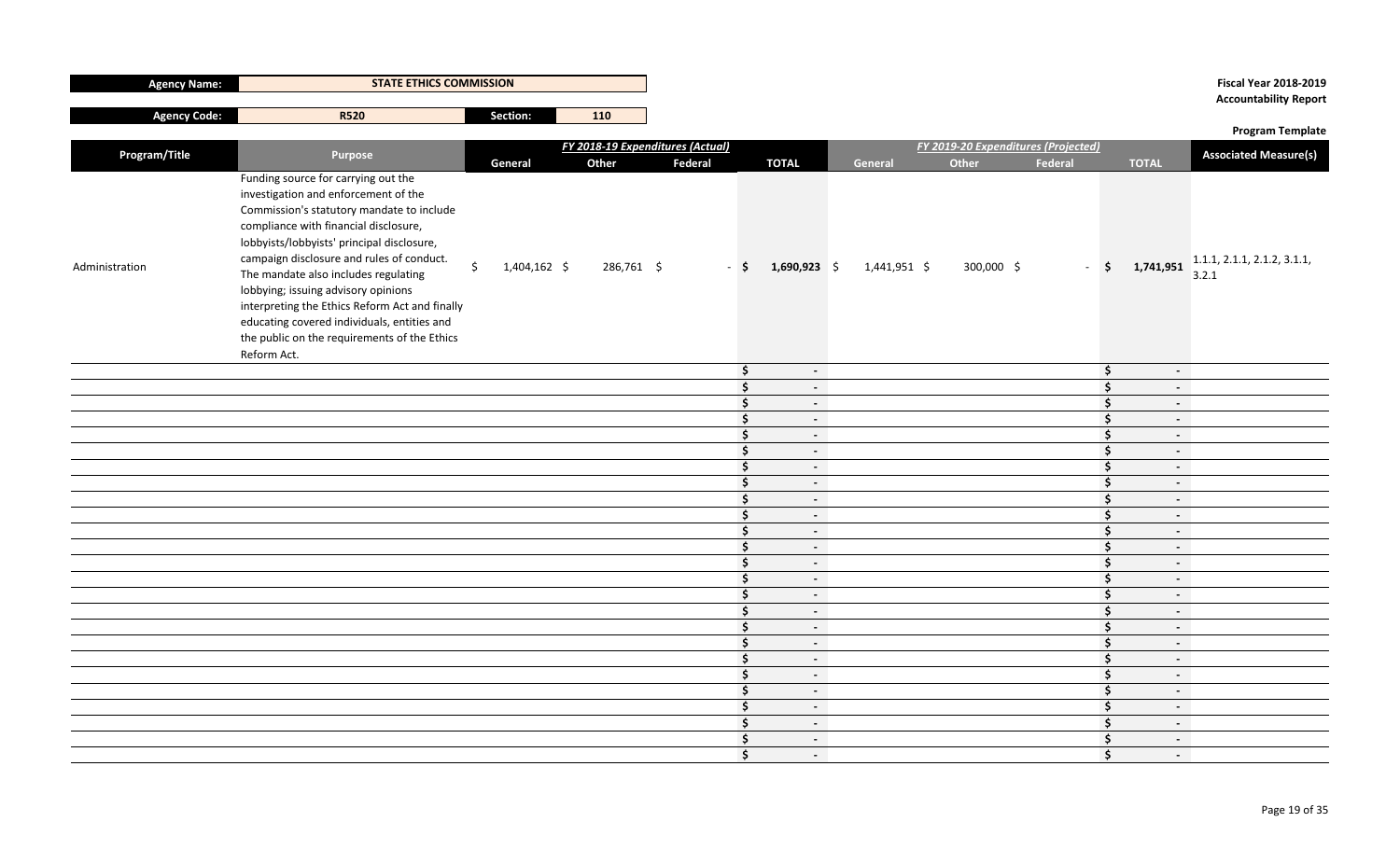| <b>Agency Name:</b> |                      | <b>STATE ETHICS COMMISSION</b> |                    |                                                                                                                                                                                                                                                                                        |                                                                      |                                                                                  |                                                                          | <b>Fiscal Year 2018-2019</b><br><b>Accountability Report</b>                                               |
|---------------------|----------------------|--------------------------------|--------------------|----------------------------------------------------------------------------------------------------------------------------------------------------------------------------------------------------------------------------------------------------------------------------------------|----------------------------------------------------------------------|----------------------------------------------------------------------------------|--------------------------------------------------------------------------|------------------------------------------------------------------------------------------------------------|
| <b>Agency Code:</b> | <b>R520</b>          | Section:                       | 110                |                                                                                                                                                                                                                                                                                        |                                                                      |                                                                                  |                                                                          |                                                                                                            |
| Item#               | Law Number           | Jurisdiction                   | Type of Law        | <b>Statutory Requirement and/or Authority Granted</b>                                                                                                                                                                                                                                  | Does this law specify<br>who your agency must<br>or may serve? (Y/N) | Does the law specify a<br>product or service your<br>agency must or may provide? | If yes, what type of service or product?                                 | <b>Legal Standards Template</b><br>If other service or product, please specify<br>what service or product. |
|                     | $2 - 17 - 5$         | State                          | Statute            | Transfer of Duties and powers from Secretary of State to State Ethics Commission.                                                                                                                                                                                                      | Yes                                                                  | Yes                                                                              | Report our agency must/may provide                                       |                                                                                                            |
|                     | $2 - 17 - 10$        | State                          | Statute            | Definitions                                                                                                                                                                                                                                                                            | Yes                                                                  | Yes                                                                              | Report our agency must/may provide                                       |                                                                                                            |
|                     | $2 - 17 - 15$        | State                          | Statute            | Persons prohibited from serving as lobbyist; application of section.                                                                                                                                                                                                                   | Yes                                                                  | Yes                                                                              | Report our agency must/may provide                                       |                                                                                                            |
|                     | $2 - 17 - 17$        | State                          | Statute            | Bodies which contract with outside lobbyists must mail copies of lobbyists' disclosure statements and<br>reports to home addresses of members; use of funds.                                                                                                                           | Yes                                                                  | Yes                                                                              | Report our agency must/may provide                                       |                                                                                                            |
|                     | $2 - 17 - 20$        | State                          | Statute            | Registration of lobbyists; notice of termination of lobbying activities; supplemental registration<br>statements; list of lobbyists; recording keeping requirements; reregistration requirements.                                                                                      | Yes                                                                  | Yes                                                                              | Report our agency must/may provide                                       |                                                                                                            |
| 6                   | $2 - 17 - 25$        | State                          | Statute            | Registration of Llobbyist's principal; notice of termination of lobbying authority; supplemental<br>registration statements; list of lobbyist's principal; recording keeping requirements; reregistration<br>requirements.                                                             | Yes                                                                  | Yes                                                                              | Report our agency must/may provide                                       |                                                                                                            |
|                     | $2 - 17 - 30$        | State                          | Statute            | Lobbyist's reporting of lobbying activites.                                                                                                                                                                                                                                            | Yes                                                                  | Yes                                                                              | Report our agency must/may provide                                       |                                                                                                            |
|                     | $2 - 17 - 35$        | State                          | Statute            | Lobbyist's principal's reporting of lobbying expenditures                                                                                                                                                                                                                              | Yes                                                                  | Yes                                                                              | Report our agency must/may provide                                       |                                                                                                            |
|                     | $2 - 17 - 40$        | State                          | Statute            | Report of lobbying activities of state agency or department.                                                                                                                                                                                                                           | Yes                                                                  | Yes                                                                              | Report our agency must/may provide                                       |                                                                                                            |
| 10                  | $2 - 17 - 45$        | State                          | Statute            | Reports required of certain entitites which rank or rate actions, votes or failures to act or vote of certain Yes<br>public officials.                                                                                                                                                 |                                                                      | Yes                                                                              | Report our agency must/may provide                                       |                                                                                                            |
| 11                  | $2 - 17 - 50$        | State                          | Statute            | State Ethics Commission to enforce filing requirements of chapter and to assess penalties for failure to Yes<br>file; filing of required reports and payment of fine constitues compliance; payment of fine without filing<br>not to excuse or exempt person from filing requirements. |                                                                      | Yes                                                                              | Report our agency must/may provide                                       |                                                                                                            |
| 12                  | $2 - 17 - 60$        | State                          | Statute            | Duties of State Ethics Commission.                                                                                                                                                                                                                                                     | Yes                                                                  | Yes                                                                              | Report our agency must/may provide                                       |                                                                                                            |
| 13                  | $2 - 17 - 65$        | State                          | Statute            | Review of reports for compliance; audits of lobbyists and principals; procedure upon failure to file<br>required information after notice.                                                                                                                                             | Yes                                                                  | Yes                                                                              | Report our agency must/may provide                                       |                                                                                                            |
| 14                  | $2 - 17 - 70$        | State                          | Statute            | Repealed July 1, 1993.                                                                                                                                                                                                                                                                 |                                                                      |                                                                                  |                                                                          |                                                                                                            |
| 15                  | $2 - 17 - 80$        | State                          | Statute            | Acts prohibited of lobbyists; acts prohibited of public officials and employees; exceptions.                                                                                                                                                                                           | Yes                                                                  | Yes                                                                              | Report our agency must/may provide                                       |                                                                                                            |
| 16                  | $2 - 17 - 90$        | State                          | Statute            | Acts prohibited of lobbyists' principals; acts prohibited of public officials and employees; exceptions;<br>disclosure requirements.                                                                                                                                                   | Yes                                                                  | Yes                                                                              | Report our agency must/may provide                                       |                                                                                                            |
| 17                  | $2 - 17 - 100$       | State                          | Statute            | Public officials and employees not to receive compensation for speaking before audiences; exception<br>and rules for payment of expenses.                                                                                                                                              | Yes                                                                  | Yes                                                                              | Report our agency must/may provide                                       |                                                                                                            |
| 18                  | 2-17-110             | State                          | Statute            | Additional acts prohibited of lobyists and lobbyists' principals, public officials, and public employees.                                                                                                                                                                              | Yes                                                                  | Yes                                                                              | Report our agency must/may provide                                       |                                                                                                            |
| 19                  | 2-17-120             | State                          | Statute            | Suspension of lobbyist upon indictment for violation of provision of this chapter.                                                                                                                                                                                                     | Yes                                                                  | Yes                                                                              | Report our agency must/may provide                                       |                                                                                                            |
| 20                  | 2-17-130             | State                          | Statute            | Penalties for violation of provisions of this chapter.                                                                                                                                                                                                                                 | Yes                                                                  | Yes                                                                              | Report our agency must/may provide                                       |                                                                                                            |
| 21                  | 2-17-140             | State                          | Statute            | Groundless allegations of violations to be stricken from public record; penalties for wilful filing of<br>groundless complaint.                                                                                                                                                        | Yes                                                                  | Yes                                                                              | Report our agency must/may provide                                       |                                                                                                            |
| 22                  | $2 - 17 - 150$       | State                          | Statute            | Statute of limitations for prosecuting violation of provision of this chapter.                                                                                                                                                                                                         | Yes                                                                  | Yes                                                                              | Report our agency must/may provide                                       |                                                                                                            |
| 23                  | $8 - 13 - 100$       | State                          | Statute            | Definitions.                                                                                                                                                                                                                                                                           | Yes                                                                  | Yes                                                                              | Report our agency must/may provide                                       |                                                                                                            |
| 24                  | 8-13-120             | State                          | Statute            | Fee for educationa nd training programs                                                                                                                                                                                                                                                | Yes                                                                  | Yes                                                                              | Report our agency must/may provide                                       |                                                                                                            |
| 25                  | 8-13-130             | State                          | Statute            | Levying enforcement or administrative fee on persons in violation; use of fee.                                                                                                                                                                                                         | Yes                                                                  | Yes                                                                              | Report our agency must/may provide                                       |                                                                                                            |
| 26                  | 8-13-140             | State                          | Statute            | Retention of funds derived from additional assessments associated with late filing fees.                                                                                                                                                                                               | Yes                                                                  | Yes                                                                              | Report our agency must/may provide                                       |                                                                                                            |
| 27                  | 8-13-150             | State                          | Statute            | Carrying forward unexpended lobbyists and lobbyist's principals registration fees.                                                                                                                                                                                                     | Yes                                                                  | Yes                                                                              | Report our agency must/may provide                                       |                                                                                                            |
| 28                  | 8-13-310             | State                          | Statute            | State Ethics Commission reconstituted; memebers; terms of office; officers; quorum requirements;<br>meetings; per diem; mileage, and subsistence for members.                                                                                                                          | Yes                                                                  | Yes                                                                              | Report our agency must/may provide                                       |                                                                                                            |
| 29                  | 8-13-320             | State                          | Statute            | Duties and powers of State Ethics Commission.                                                                                                                                                                                                                                          | Yes                                                                  | Yes                                                                              | Report our agency must/may provide                                       |                                                                                                            |
| 30<br>31            | 8-13-325<br>8-13-330 | State<br>State                 | Statute<br>Statute | Use of registration fines and fees.<br>Executive director of commission; restrictions on political activities of members, employees and staff of Yes                                                                                                                                   | Yes                                                                  | Yes<br>Yes                                                                       | Report our agency must/may provide<br>Report our agency must/may provide |                                                                                                            |
| 32                  | 8-13-340             | State                          | Statute            | commission.<br>Annual report of commission.                                                                                                                                                                                                                                            | Yes                                                                  | Yes                                                                              | Report our agency must/may provide                                       |                                                                                                            |
| 33                  | 8-13-350             | State                          | Statute            | Ethics brochure to be provided to public officials, members, and employees.                                                                                                                                                                                                            | Yes                                                                  | Yes                                                                              | Report our agency must/may provide                                       |                                                                                                            |
| 34                  | 8-13-360             | State                          | Statute            | Statements and reports filed with commission open for public inspection.                                                                                                                                                                                                               | Yes                                                                  | Yes                                                                              | Report our agency must/may provide                                       |                                                                                                            |
| 35                  | 8-13-365             | State                          | Statute            | Electronic Filing deadline.                                                                                                                                                                                                                                                            | Yes                                                                  | Yes                                                                              | Report our agency must/may provide                                       |                                                                                                            |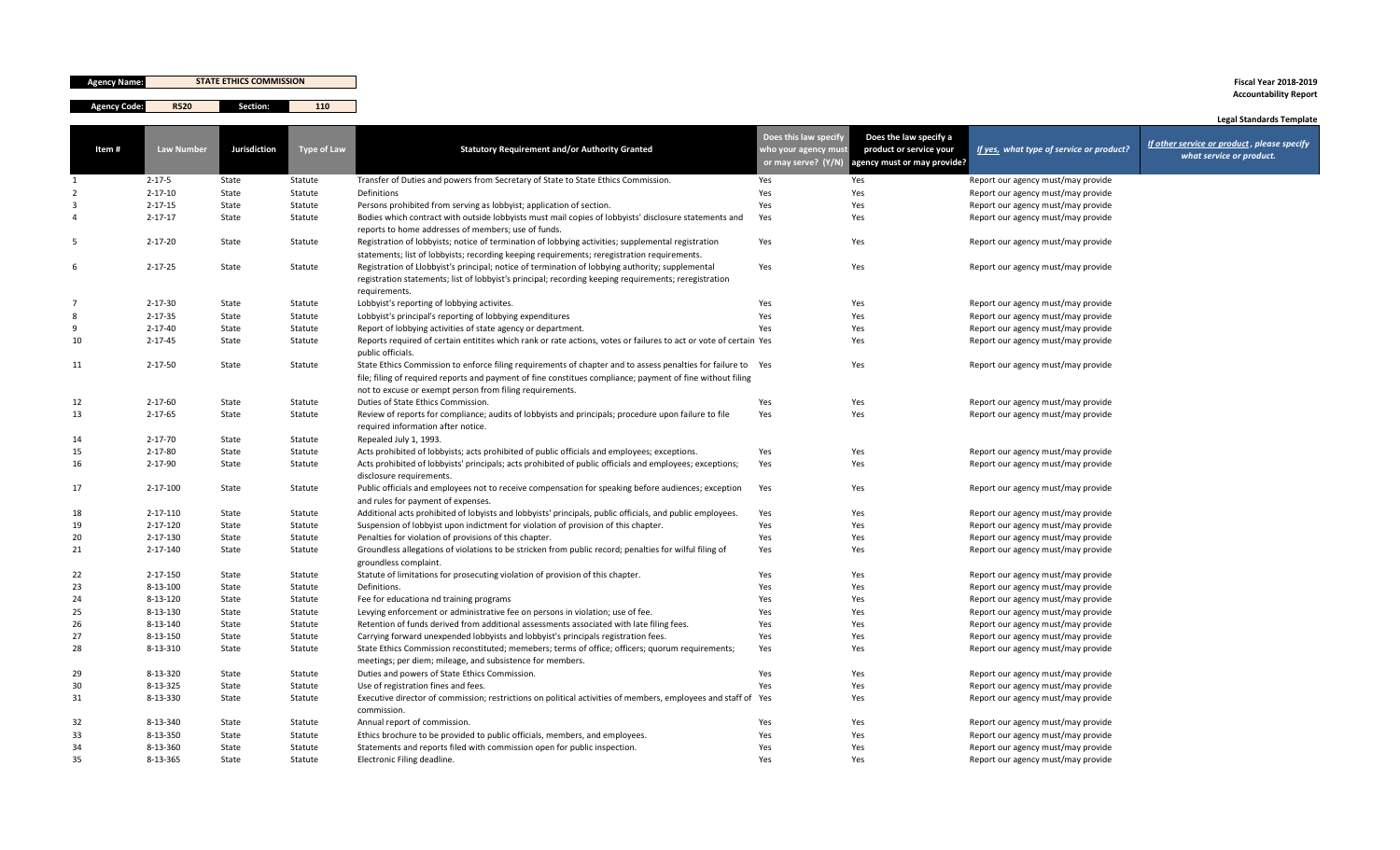| 36<br>37 | 8-13-700<br>8-13-705 | State<br>State | Statute | Use of official position or office for financial gain; disclosure of potential conflict of interest                                                                                                     | Yes | Yes<br>Yes | Report our agency must/may provide |
|----------|----------------------|----------------|---------|---------------------------------------------------------------------------------------------------------------------------------------------------------------------------------------------------------|-----|------------|------------------------------------|
|          |                      |                | Statute | Offering, giving, soliciting, or receiving anything of value to influence action of public employee, member Yes<br>or official, or to influence testimony of witness; exceptions; penalty for violation |     |            | Report our agency must/may provide |
| 38       | 8-13-710             | State          | Statute | Reporting of particular gifts received by public employee, official, or member on statement of economic Yes<br>interests.                                                                               |     | Yes        | Report our agency must/may provide |
| 39       | 8-13-715             | State          | Statute | Speaking engagements of public officials, members or employees; only expense reimbursement<br>permitted; authorization for                                                                              | Yes | Yes        | Report our agency must/may provide |
| 40       | 8-13-720             | State          | Statute | Offering, soliciting, or receiving money for advice or assistance of public official, member or employee                                                                                                | Yes | Yes        | Report our agency must/may provide |
| 41       | 8-13-725             | State          | Statute | Use or disclosure of confidential information by public official, member, or employee for financial gain                                                                                                | Yes | Yes        | Report our agency must/may provide |
| 42       | 8-13-730             | State          | Statute | Membership on or employment by regulatory agency of person associated with regulated business                                                                                                           | Yes | Yes        | Report our agency must/may provide |
| 43       | 8-13-735             | State          | Statute | Participation in decision affecting personal economic interests by one employed by and serving on<br>governing body of governmental entity                                                              | Yes | Yes        | Report our agency must/may provide |
| 44       | 8-13-740             | State          | Statute | Representation of another by a public official, member, or employee before a governmental entity                                                                                                        | Yes | Yes        | Report our agency must/may provide |
| 45       | 8-13-745             | State          | Statute | Paid representation of clients and contracting by member of General As-sembly or associate in<br>particular situations                                                                                  | Yes | Yes        | Report our agency must/may provide |
| 46       | 8-13-750             | State          | Statute | Employment, promotion, advancement, or discipline of family member of public official, member, or<br>employee                                                                                           | Yes | Yes        | Report our agency must/may provide |
| 47       | 8-13-755             | State          | Statute | Restrictions on former public official, member, or employee serving as lobbyist or accepting<br>employment in field of former service                                                                   | Yes | Yes        | Report our agency must/may provide |
| 48       | 8-13-760             | State          | Statute | Employment by government contractor of former public official, member, or employee who was<br>engaged in procurement                                                                                    | Yes | Yes        | Report our agency must/may provide |
| 49       | 8-13-765             | State          | Statute | Use of government personnel or facilities for campaign purposes; govern-ment personnel permitted to Yes<br>work on campaigns on own time                                                                |     | Yes        | Report our agency must/may provide |
| 50       | 8-13-770             | State          | Statute | Members of General Assembly prohibited from serving on state boards and commissions; exceptions                                                                                                         | Yes | Yes        | Report our agency must/may provide |
| 51       | 8-13-775             | State          | Statute | Public official, member, or employee with official function related to contracts not permitted to have<br>economic interest in contracts                                                                | Yes | Yes        | Report our agency must/may provide |
| 52       | 8-13-780             | State          | Statute | Remedies for breaches of ethical standards by public officials, members, or employees                                                                                                                   | Yes | Yes        | Report our agency must/may provide |
| 53       | 8-13-785             | State          | Statute | Communication by elected official with state board or commission on behalf of constituent                                                                                                               | Yes | Yes        | Report our agency must/may provide |
| 54       | 8-13-790             | State          | Statute | Recovery of amounts received by official or employee in breach of ethical standards; recovery of<br>kickbacks                                                                                           | Yes | Yes        | Report our agency must/may provide |
| 55       | 8-13-795             | State          | Statute | Receipt of award, grant, or scholarship by public official or family                                                                                                                                    | Yes | Yes        | Report our agency must/may provide |
| 56       | 8-13-1110            | State          | Statute | Persons required to file statement of economic interests                                                                                                                                                | Yes | Yes        | Report our agency must/may provide |
| 57       | 8-13-1120            | State          | Statute | Contents of statement of economic interests                                                                                                                                                             | Yes | Yes        | Report our agency must/may provide |
| 58       | 8-13-1125            | State          | Statute | Exception to reporting requirement for events to which entire legislative body invited                                                                                                                  | Yes | Yes        | Report our agency must/may provide |
| 59       | 8-13-1127            | State          | Statute | Legislative invitations committees to keep records of invitations ac-cepted; public inspection                                                                                                          | Yes | Yes        | Report our agency must/may provide |
| 60       | 8-13-1130            | State          | Statute | Report on names of, and purchases by, lobbyists                                                                                                                                                         | Yes | Yes        | Report our agency must/may provide |
| 61       | 8-13-1140            | State          | Statute | Filing of updated statement                                                                                                                                                                             | Yes | Yes        | Report our agency must/may provide |
| 62       | 8-13-1150            | State          | Statute | Filing of statement by certain consultants                                                                                                                                                              | Yes | Yes        | Report our agency must/may provide |
| 63       | 8-13-1160            | State          | Statute | Forwarding of copies of statement to State Ethics Commission and filing person's county of residence                                                                                                    | Yes | Yes        | Report our agency must/may provide |
| 64       | 8-13-1170            | State          | Statute | Technical violations of disclosure requirements; extensions of time for filing statements                                                                                                               | Yes | Yes        | Report our agency must/may provide |
| 65       | 8-13-1180            | State          | Statute | Soliciting of contributions by elective official or agent from employees; favoritism by public official or<br>employee towards employees making contributions                                           | Yes | Yes        | Report our agency must/may provide |
| 66       | 8-13-1300            | State          | Statute | Definitions                                                                                                                                                                                             | Yes | Yes        | Report our agency must/may provide |
| 67       | 8-13-1302            | State          | Statute | Maintenance of records of contributions, contributors, and expenditures                                                                                                                                 | Yes | Yes        | Report our agency must/may provide |
| 68       | 8-13-1304            | State          | Statute | Committees receiving and spending funds to influence elections required to file statement of<br>organization                                                                                            | Yes | Yes        | Report our agency must/may provide |
| 69       | 8-13-1306            | State          | Statute | Contents of statement of organization                                                                                                                                                                   | Yes | Yes        | Report our agency must/may provide |
| 70       | 8-13-1308            | State          | Statute | Filing of certified campaign reports by candidates and committees                                                                                                                                       | Yes | Yes        | Report our agency must/may provide |
| 71       | 8-13-1309            | State          | Statute | Filing of certified campaign reports by ballot measure committee                                                                                                                                        | Yes | Yes        | Report our agency must/may provide |
| 72       | 8-13-1310            | State          | Statute | Recipients of certified campaign reports and copies thereof; State Ethics Commission review                                                                                                             | Yes | Yes        | Report our agency must/may provide |
| 73       | 8-13-1312            | State          | Statute | Campaign bank accounts                                                                                                                                                                                  | Yes | Yes        | Report our agency must/may provide |
| 74       | 8-13-1314            | State          | Statute | Campaign contribution limits and restrictions                                                                                                                                                           | Yes | Yes        | Report our agency must/may provide |
|          |                      |                |         |                                                                                                                                                                                                         |     |            |                                    |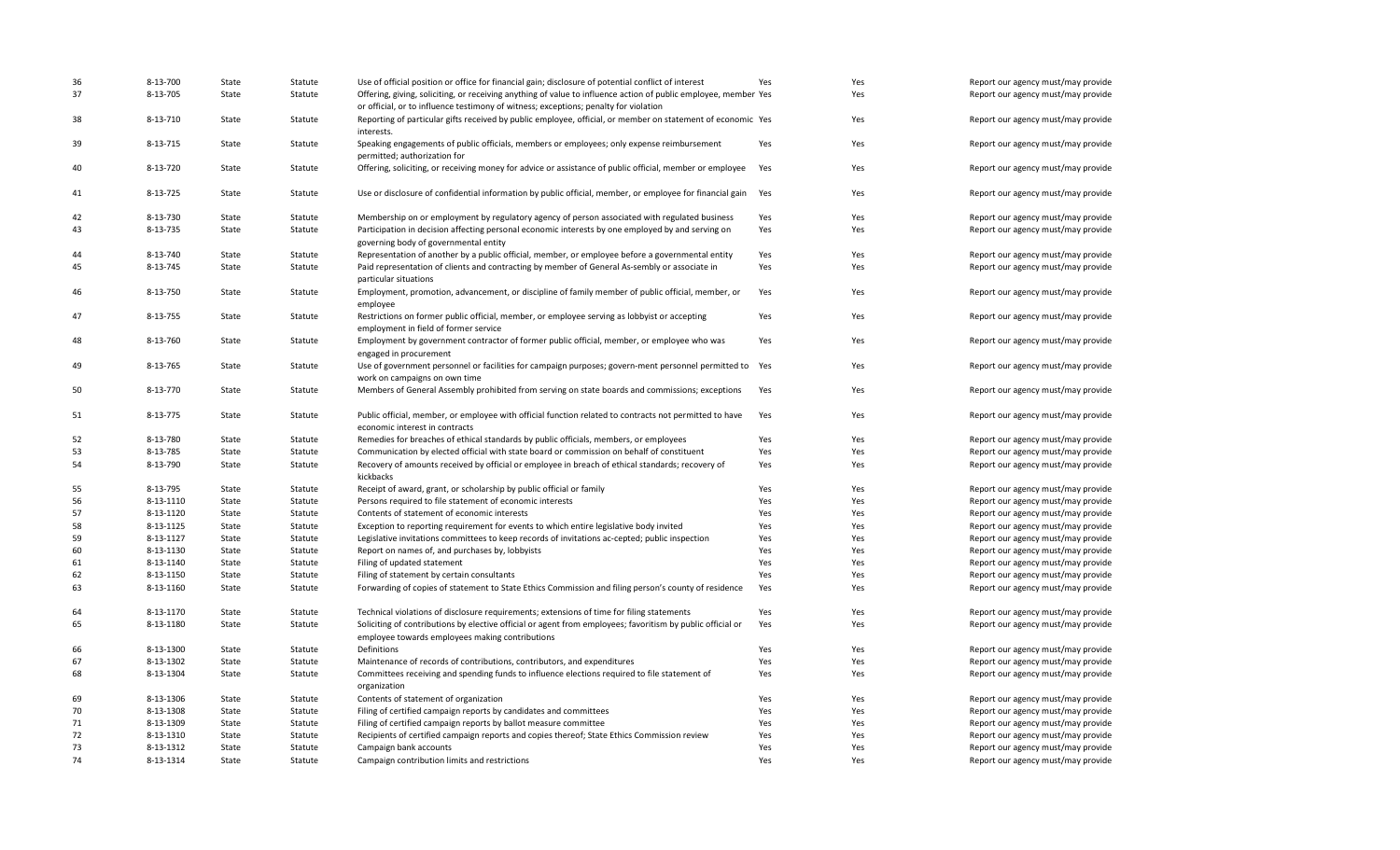| 75  | 8-13-1316 | State | Statute    | Restrictions on campaign contributions received from political parties                                                                                                      | Yes | Yes | Report our agency must/may provide |
|-----|-----------|-------|------------|-----------------------------------------------------------------------------------------------------------------------------------------------------------------------------|-----|-----|------------------------------------|
| 76  | 8-13-1318 | State | Statute    | Acceptance of contributions to retire campaign debt; limits; reporting requirements                                                                                         | Yes | Yes | Report our agency must/may provide |
| 77  | 8-13-1320 | State | Statute    | Contributions within specified period after primary, special, or general election attributed to that<br>primary or election                                                 | Yes | Yes | Report our agency must/may provide |
| 78  | 8-13-1322 | State | Statute    | Dollar limits on contributions to committees                                                                                                                                | Yes | Yes | Report our agency must/may provide |
| 79  | 8-13-1324 | State | Statute    | Anonymous campaign contributions                                                                                                                                            | Yes | Yes | Report our agency must/may provide |
| 80  | 8-13-1326 |       |            |                                                                                                                                                                             |     | Yes |                                    |
|     |           | State | Statute    | Loans to candidates considered contributions; limitations; exceptions                                                                                                       | Yes |     | Report our agency must/may provide |
| 81  | 8-13-1328 | State | Statute    | Limits on repayment of loans from candidate or family members to campaign                                                                                                   | Yes | Yes | Report our agency must/may provide |
| 82  | 8-13-1330 | State | Statute    | Contributions by spouses or parent and child                                                                                                                                | Yes | Yes | Report our agency must/may provide |
| 83  | 8-13-1331 | State | Statute    | <b>Affiliated Committees</b>                                                                                                                                                | Yes | Yes | Report our agency must/may provide |
| 84  | 8-13-1332 | State | Statute    | Unlawful contributions and expenditures                                                                                                                                     | Yes | Yes | Report our agency must/may provide |
| 85  | 8-13-1333 | State | Statute    | Not-for-profit corporations solicitation guidelines                                                                                                                         | Yes | Yes | Report our agency must/may provide |
| 86  | 8-13-1334 | State | Statute    | Certain solicitation of contributions by corporations and organizations from employees not unlawful                                                                         | Yes | Yes | Report our agency must/may provide |
| 87  | 8-13-1336 | State | Statute    | Accepting or soliciting contributions on State Capitol grounds or in of-ficial residence prohibited;<br>exception for contributions by mail                                 | Yes | Yes | Report our agency must/may provide |
| 88  | 8-13-1338 | State | Statute    | Persons prohibited from soliciting contributions                                                                                                                            | Yes | Yes | Report our agency must/may provide |
| 89  | 8-13-1340 | State | Statute    | Restrictions on contributions by one candidate to another                                                                                                                   | Yes | Yes | Report our agency must/may provide |
| 90  | 8-13-1342 | State | Statute    | Restrictions on contributions by contractor to candidate who participated in awarding of contract                                                                           | Yes | Yes | Report our agency must/may provide |
| 91  | 8-13-1344 | State | Statute    | Contributions by public utilities; seeking endorsement in return for con-tribution; discrimination by<br>employers based on contributions; reimburse-ment for contributions | Yes | Yes | Report our agency must/may provide |
| 92  | 8-13-1346 | State | Statute    | Use of public funds, property, or time to influence election prohibited; exceptions                                                                                         | Yes | Yes | Report our agency must/may provide |
| 93  | 8-13-1348 | State | Statute    | Use of campaign funds for personal expenses; certain expenditures to be in writing; expenditures not to Yes<br>exceed fair market value; petty cash funds                   |     | Yes | Report our agency must/may provide |
| 94  | 8-13-1350 | State | Statute    | Prohibition of use of funds for campaign for one office to further candi-dacy of same person for<br>different office                                                        | Yes | Yes | Report our agency must/may provide |
| 95  | 8-13-1352 | State | Statute    | Exception to prohibition of use of funds for campaign for one office to further candidacy of same person Yes<br>for different office                                        |     | Yes | Report our agency must/may provide |
| 96  | 8-13-1354 | State | Statute    | Identification of person independently paying for election-related com-munication; exemptions                                                                               | Yes | Yes | Report our agency must/may provide |
| 97  | 8-13-1356 | State | Statute    | Filing of statement of economic interests by candidates for public office                                                                                                   | Yes | Yes | Report our agency must/may provide |
| 98  | 8-13-1358 | State | Statute    | Format of certified campaign reports                                                                                                                                        | Yes | Yes | Report our agency must/may provide |
| 99  | 8-13-1360 | State | Statute    | Contribution and expenditure reporting form; contents                                                                                                                       | Yes | Yes | Report our agency must/may provide |
| 100 | 8-13-1362 | State | Statute    | Filing of statement of inactivity by candidate or committee having no contributions or expenditures to                                                                      | Yes | Yes | Report our agency must/may provide |
|     |           |       |            | report                                                                                                                                                                      |     |     |                                    |
| 101 | 8-13-1364 | State | Statute    | Sending of notice of obligation to report and forms                                                                                                                         | Yes | Yes | Report our agency must/may provide |
| 102 | 8-13-1366 | State | Statute    | Public availability of certified campaign reports                                                                                                                           | Yes | Yes | Report our agency must/may provide |
| 103 | 8-13-1368 | State | Statute    | Termination of campaign filing requirements; dissolution of committees; final report                                                                                        | Yes | Yes | Report our agency must/may provide |
| 104 | 8-13-1370 | State | Statute    | Use of unexpended contributions by candidate after election; distribution of unexpended funds of                                                                            | Yes | Yes | Report our agency must/may provide |
| 105 | 8-13-1371 | State | Statute    | committee<br>Use of funds by ballot measure committee                                                                                                                       | Yes | Yes |                                    |
|     | 8-13-1372 |       |            |                                                                                                                                                                             |     |     | Report our agency must/may provide |
| 106 |           | State | Statute    | Technical violations of rules on campaign reports                                                                                                                           | Yes | Yes | Report our agency must/may provide |
| 107 | 8-13-1373 | State | Statute    | Budget and Control Board (now called the Department of Administration) must defend action                                                                                   | Yes | Yes | Report our agency must/may provide |
| 108 | 8-13-1374 | State | Statute    | Richland County designated as site of failure to file                                                                                                                       | Yes | Yes | Report our agency must/may provide |
| 109 | 8-13-1510 | State | Statute    | Penalty for late filing of or failure to file report or statement required by this chapter                                                                                  | Yes | Yes | Report our agency must/may provide |
| 110 | 8-13-1520 | State | Statute    | Violation of chapter constitutes misdemeanor; violation not necessarily ethical infraction                                                                                  | Yes | Yes | Report our agency must/may provide |
| 111 | 52-100    | State | Regulation | <b>State Ethics Commission</b>                                                                                                                                              | Yes | Yes | Report our agency must/may provide |
| 112 | 52-201    | State | Regulation | Purpose and Scope                                                                                                                                                           | Yes | Yes | Report our agency must/may provide |
| 113 | 52-202    | State | Regulation | Severability                                                                                                                                                                | Yes | Yes | Report our agency must/may provide |
| 114 | 52-203    | State | Regulation | Definitions                                                                                                                                                                 | Yes | Yes | Report our agency must/may provide |
| 115 | 52-204    | State | Regulation | <b>Official Forms and Documents</b>                                                                                                                                         | Yes | Yes | Report our agency must/may provide |
| 116 | 52-205    | State | Regulation | Date of Filing with the Commission Defined                                                                                                                                  | Yes | Yes | Report our agency must/may provide |
| 117 | 52-206    | State | Regulation | Method of Service                                                                                                                                                           | Yes | Yes | Report our agency must/may provide |
| 118 | 52-207    | State | Regulation | <b>Effect of Signature</b>                                                                                                                                                  | Yes | Yes | Report our agency must/may provide |
| 119 | 52-208    | State | Regulation | Computation of Time                                                                                                                                                         | Yes | Yes | Report our agency must/may provide |
| 120 | 52-209    | State | Regulation | Motions and Other Papers                                                                                                                                                    | Yes | Yes | Report our agency must/may provide |
| 121 | 52-210    | State | Regulation | Notice of Representation                                                                                                                                                    | Yes | Yes | Report our agency must/may provide |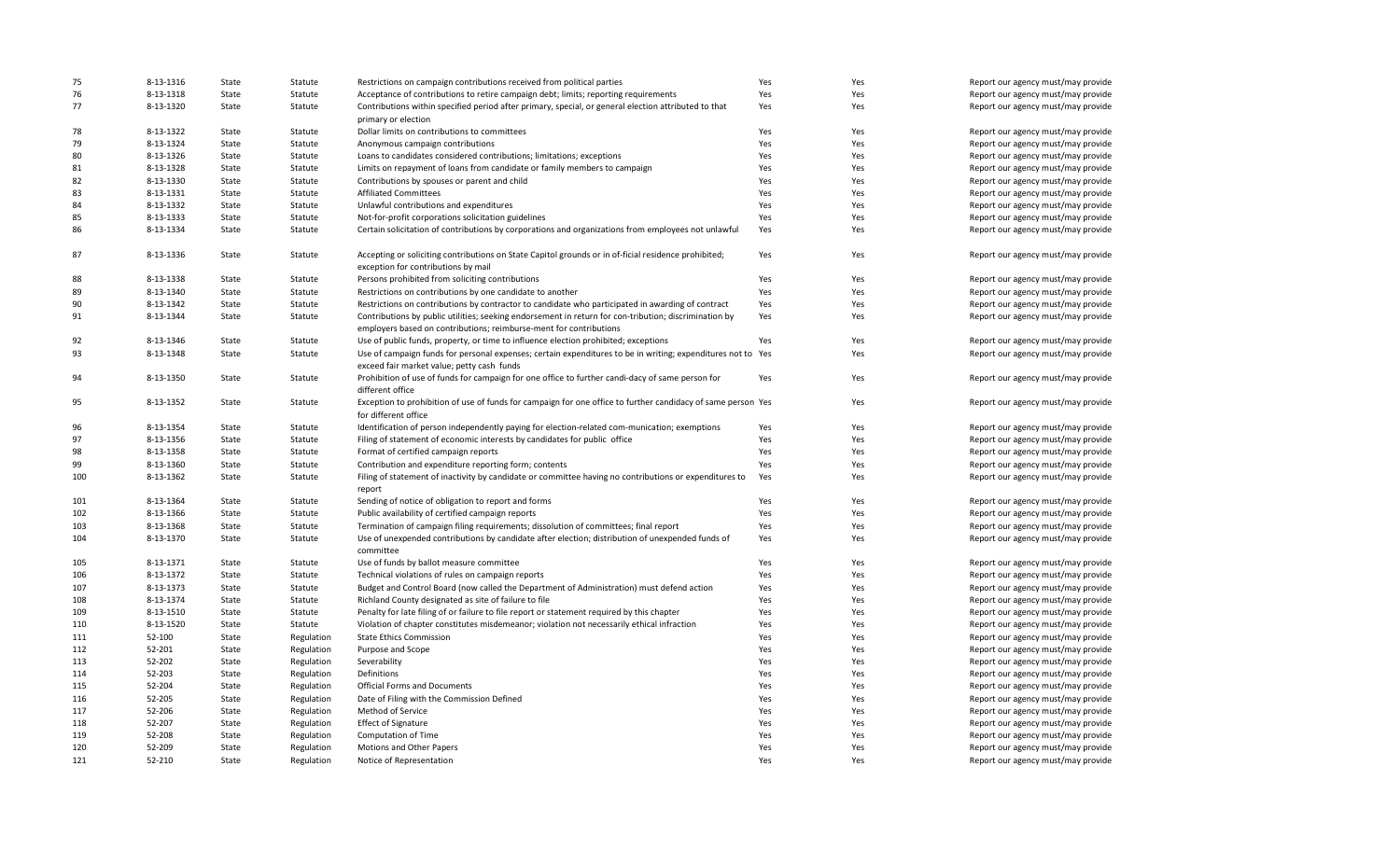| 122 | 52-211 | State | Regulation | Subpoenas                                                                                                                                     | Yes | Yes | Report our agency must/may provide       |
|-----|--------|-------|------------|-----------------------------------------------------------------------------------------------------------------------------------------------|-----|-----|------------------------------------------|
| 123 | 52-212 | State | Regulation | Amendments to Forms                                                                                                                           | Yes | Yes | Report our agency must/may provide       |
| 124 | 52-301 | State | Regulation | Advisory Opinions, Generally                                                                                                                  | Yes | Yes | Report our agency must/may provide       |
| 125 | 52-302 | State | Regulation | Informal Advisory Opinions                                                                                                                    | Yes | Yes | Report our agency must/may provide       |
| 126 | 52-303 | State | Regulation | Formal Advisory Opinions                                                                                                                      | Yes | Yes | Report our agency must/may provide       |
| 127 | 52-401 | State | Regulation | General                                                                                                                                       | Yes | Yes | Report our agency must/may provide       |
| 128 | 52-402 | State | Regulation | Lobbyist's and Lobbyist's Principal registration, termination, supplemen-tal registration, record keeping,<br>and reregistration requirements | Yes | Yes | Report our agency must/may provide       |
| 129 | 52-403 | State | Regulation | Lobbyists and Lobbyist's Principal reporting requirements                                                                                     | Yes | Yes | Report our agency must/may provide       |
| 130 | 52-404 | State | Regulation | Registration of Rating or Ranking Entities                                                                                                    | Yes | Yes | Report our agency must/may provide       |
| 131 | 52-405 | State | Regulation | Administrative enforcement of registration and reporting of lobbyists, lobbyist's principals and rating                                       | Yes | Yes | Report our agency must/may provide       |
|     |        |       |            | entities activities and expenditures                                                                                                          |     |     |                                          |
| 132 | 52-501 | State | Regulation | General                                                                                                                                       | Yes | Yes | Report our agency must/may provide       |
| 133 | 52-502 | State | Regulation | Responsibility of Persons accepting declarations of candidacy or petitions for nomination                                                     | Yes | Yes | Report our agency must/may provide       |
| 134 | 52-503 | State | Regulation | Committees receiving or spending funds to influence elections must register                                                                   | Yes | Yes | Report our agency must/may provide       |
| 135 | 52-504 | State | Regulation | Candidate's and Committee's Campaign Reports                                                                                                  | Yes | Yes | Report our agency must/may provide       |
| 136 | 52-505 | State | Regulation | Committees registered with the Federal Election Commission                                                                                    | Yes | Yes | Report our agency must/may provide       |
| 137 | 52-506 | State | Regulation | Administrative Enforcement of Candidate's and Committee's registration and reporting requirements                                             | Yes | Yes | Report our agency must/may provide       |
| 138 | 52-601 | State | Regulation | General                                                                                                                                       | Yes | Yes | Report our agency must/may provide       |
| 139 | 52-602 | State | Regulation | Persons Required to File Statements of Economic Interests and Agencies Required to file Contract                                              | Yes | Yes | Report our agency must/may provide       |
|     |        |       |            | <b>Disclosure Forms</b>                                                                                                                       |     |     |                                          |
| 140 | 52-603 | State | Regulation | Confidential Statements of Economic Interests                                                                                                 | Yes | Yes | Report our agency must/may provide       |
| 141 | 52-604 | State | Regulation | Reporting by persons not required to file a Statement of Economic Interest                                                                    | Yes | Yes | Report our agency must/may provide       |
| 142 | 52-605 | State | Regulation | Approval for Out-of-State Expenses                                                                                                            | Yes | Yes | Report our agency must/may provide       |
| 143 | 52-606 | State | Regulation | Consultant's Disclosure Forms                                                                                                                 | Yes | Yes | Report our agency must/may provide       |
| 144 | 52-607 | State | Regulation | Candidates and Incumbents Statement's of Economic Interests                                                                                   | Yes | Yes | Report our agency must/may provide       |
| 145 | 52-608 |       |            | Administrative Enforcement                                                                                                                    | Yes | Yes |                                          |
|     |        | State | Regulation |                                                                                                                                               |     |     | Report our agency must/may provide       |
| 146 | 52-701 | State | Regulation | General                                                                                                                                       | Yes | Yes | Report our agency must/may provide       |
| 147 | 52-702 | State | Regulation | Initiating a Complaint                                                                                                                        | Yes | Yes | Report our agency must/may provide       |
| 148 | 52-703 | State | Regulation | Parties to the proceeding                                                                                                                     | Yes | Yes | Report our agency must/may provide       |
| 149 | 52-704 | State | Regulation | <b>Complaint Procedures</b>                                                                                                                   | Yes | Yes | Report our agency must/may provide       |
| 150 | 52-705 | State | Regulation | Investigation of Complaints                                                                                                                   | Yes | Yes | Report our agency must/may provide       |
| 151 | 52-706 | State | Regulation | Amendment and Withdrawal of Complaint                                                                                                         | Yes | Yes | Report our agency must/may provide       |
| 152 | 52-707 | State | Regulation | Hearing notice                                                                                                                                | Yes | Yes | Report our agency must/may provide       |
| 153 | 52-708 | State | Regulation | Request for Remediation                                                                                                                       | Yes | Yes | Report our agency must/may provide       |
| 154 | 52-709 | State | Regulation | Respondent's Answer to Complaint                                                                                                              | Yes | Yes | Report our agency must/may provide       |
| 155 | 52-710 | State | Regulation | Discovery                                                                                                                                     | Yes | Yes | Report our agency must/may provide       |
| 156 | 52-711 | State | Regulation | Admission of Expert's Reports and other forms of written evidence                                                                             | Yes | Yes | Board, commission, or committee on which |
|     |        |       |            |                                                                                                                                               |     |     | someone from our agency must/may serve   |
| 157 | 52-712 | State | Regulation | Presentation of Evidence                                                                                                                      | Yes | Yes | Report our agency must/may provide       |
| 158 | 52-713 | State | Regulation | Conduct of Hearings                                                                                                                           | Yes | Yes | Report our agency must/may provide       |
| 159 | 52-714 | State | Regulation | Burden of Proof                                                                                                                               | Yes | Yes | Report our agency must/may provide       |
| 160 | 52-715 | State | Regulation | Continuance, Postponement and Adjournment                                                                                                     | Yes | Yes | Report our agency must/may provide       |
| 161 | 52-716 | State | Regulation | Final Disposition and Order                                                                                                                   | Yes | Yes | Report our agency must/may provide       |
| 162 | 52-717 | State | Regulation | Record of Hearing and Transcripts                                                                                                             | Yes | Yes | Report our agency must/may provide       |
| 163 | 52-718 | State | Regulation | Confidentiality of Proceedings                                                                                                                | Yes | Yes | Report our agency must/may provide       |
| 164 | 52-801 | State | Regulation | Filing an Appeal                                                                                                                              | Yes | Yes | Report our agency must/may provide       |
| 165 | 52-802 | State | Regulation | Notice of Appellate Hearing                                                                                                                   | Yes | Yes | Report our agency must/may provide       |
| 166 | 52-803 | State | Regulation | Briefs                                                                                                                                        | Yes | Yes | Report our agency must/may provide       |
| 167 | 52-804 | State | Regulation | Oral Argument                                                                                                                                 | Yes | Yes | Report our agency must/may provide       |
| 168 | 52-805 | State | Regulation | Composition of the Panel for Full Commission Review                                                                                           | Yes | Yes | Report our agency must/may provide       |
| 169 | 52-806 | State | Regulation | Standard of Review                                                                                                                            | Yes | Yes | Report our agency must/may provide       |
| 170 | 52-807 | State | Regulation | <b>Additional Evidence</b>                                                                                                                    | Yes | Yes | Report our agency must/may provide       |
| 171 | 52-901 | State | Regulation | General                                                                                                                                       | Yes | Yes | Report our agency must/may provide       |
|     |        |       |            |                                                                                                                                               |     |     |                                          |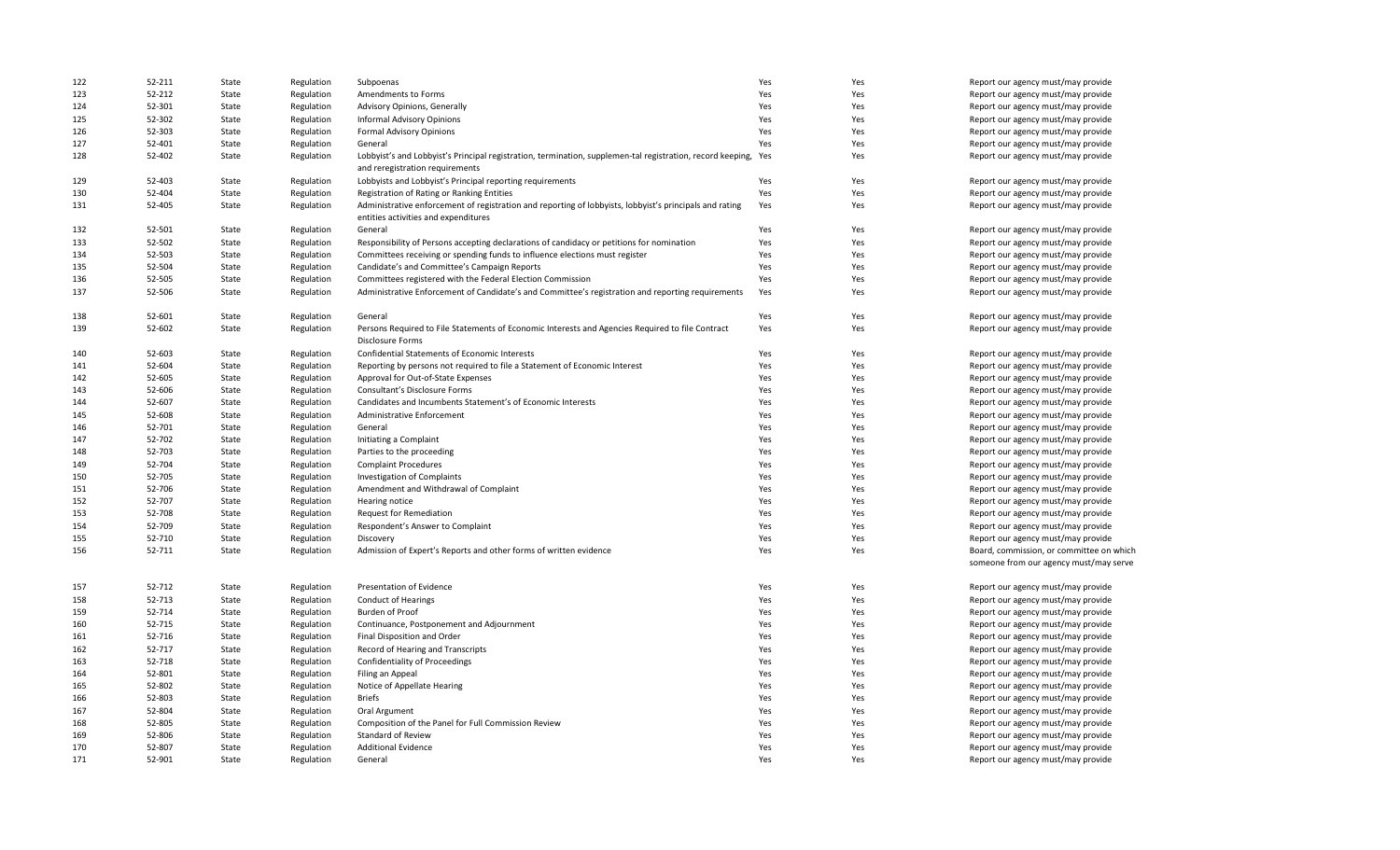|     | 52-902    | State | Regulation | Requirements of Trust Instrument                                                          | Yes | Report our agency must/may provide |
|-----|-----------|-------|------------|-------------------------------------------------------------------------------------------|-----|------------------------------------|
| 173 | 52-903    | State | Regulation | Effect                                                                                    | Yes | Report our agency must/may provide |
|     | 52-1001   | State | Regulation | Repeal of Existing Regulations and Adoption of Articles 1 through 10, inclusive           | Yes | Report our agency must/may provide |
|     | 8-13-1301 | State | Statute    | Joint candidates for Governor and Lieutenant Governor to be considered a single candidate |     |                                    |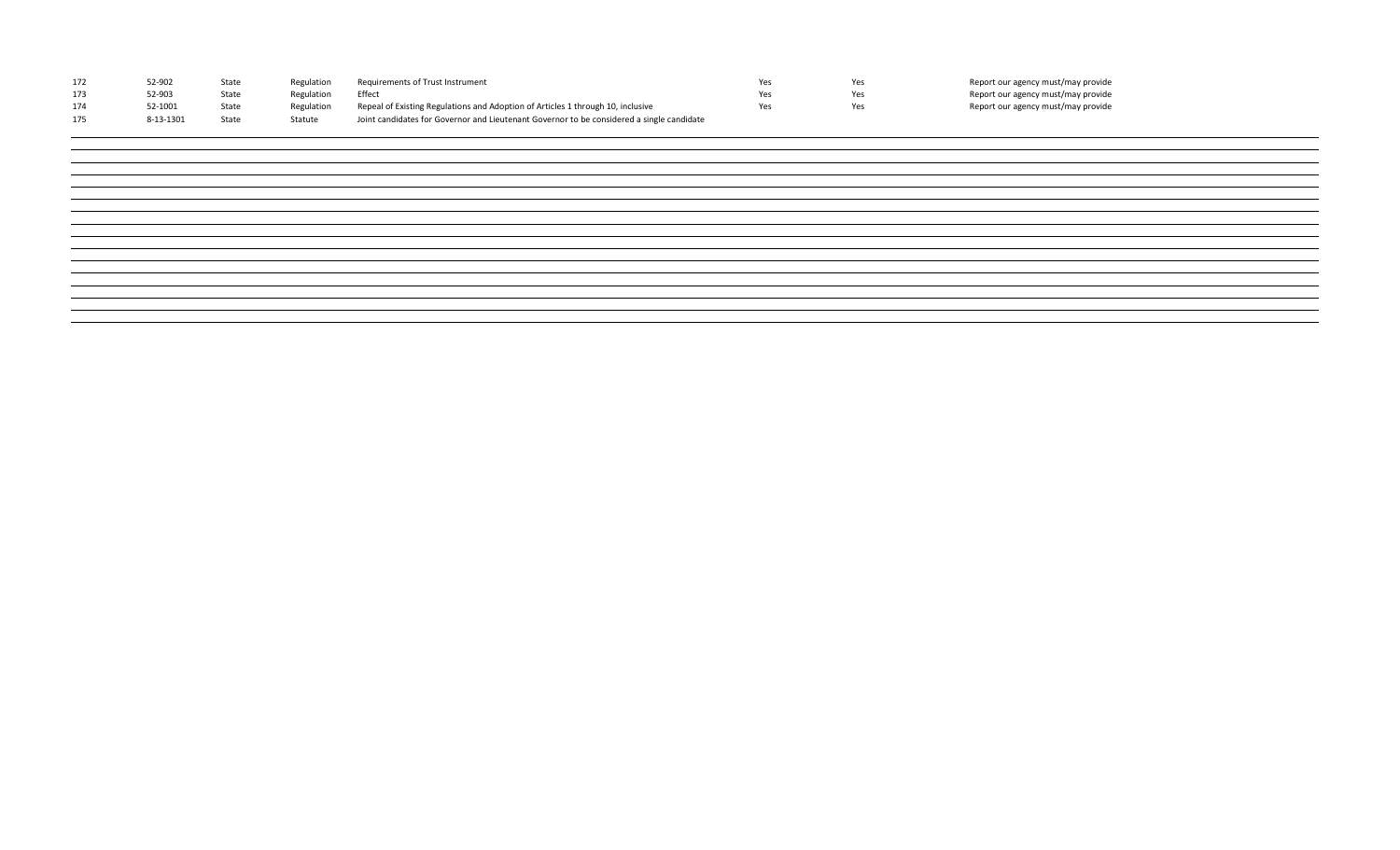**Agency Name: Fiscal Year 2018-2019 STATE ETHICS COMMISSION**

**Agency Code and Section:** R520 **110** 

**Accountability Report**

|                                                                                                                                                                                                                                                                 |                                        |                                                                                                                                                                                                                                             |                                       | <b>Customer Template</b>                                                                                                                                                                                                                                                                                                 |
|-----------------------------------------------------------------------------------------------------------------------------------------------------------------------------------------------------------------------------------------------------------------|----------------------------------------|---------------------------------------------------------------------------------------------------------------------------------------------------------------------------------------------------------------------------------------------|---------------------------------------|--------------------------------------------------------------------------------------------------------------------------------------------------------------------------------------------------------------------------------------------------------------------------------------------------------------------------|
| <b>Service/Product Provided to Customers</b>                                                                                                                                                                                                                    | <b>Customer Segments</b>               | Specify only for the following<br>Segments: (1) Industry: Name; (2)<br><b>Professional Organization: Name; (3)</b><br><b>Public: Demographics.</b>                                                                                          | <b>Divisions or Major</b><br>Programs | <b>Description</b>                                                                                                                                                                                                                                                                                                       |
| Public Disclosure section of website that contains reports filed by lobbyists, lobbyist's principals, General Public<br>public, elected, and appointed officials under our jurisdiction.<br>Ability to file complaints for violations of the Ethics Reform Act. |                                        | All South Carolinians, news media, and Administration<br>any citizen outside of South Carolina<br>seeking information about public<br>officials, employees, lobbyists, or<br>elected officials' campaign finanace and<br>economic interests |                                       | Created by Section 8-13-310 to establish and enforce certain rules of ethical conduct for public officials and employees,<br>to establish rules for election campaign finance practices, and to provide for disclosure of economic interests and to<br>administer the lobbyist portion of the Ethics Reform Act of 1991. |
| Training in Ethics Reform Act                                                                                                                                                                                                                                   | <b>Executive Branch/State Agencies</b> |                                                                                                                                                                                                                                             | Administration                        | Created by Section 8-13-310 to establish and enforce certain rules of ethical conduct for public officials and employees,<br>to establish rules for election campaign finance practices, and to provide for disclosure of economic interests and to<br>administer the lobbyist portion of the Ethics Reform Act of 1991. |
| Training in Ethics Reform Act                                                                                                                                                                                                                                   | Professional Organization              | School Board Association, Municipal<br>Association, Association of Counties,<br>Councils of Government, and any other<br>organization to which the Ethics Reform<br>Act applies.                                                            | Administration                        | Created by Section 8-13-310 to establish and enforce certain rules of ethical conduct for public officials and employees,<br>to establish rules for election campaign finance practices, and to provide for disclosure of economic interests and to<br>administer the lobbyist portion of the Ethics Reform Act of 1991. |
| Online support to help file required reports                                                                                                                                                                                                                    | Local Govts.                           |                                                                                                                                                                                                                                             | Administration                        | Created by Section 8-13-310 to establish and enforce certain rules of ethical conduct for public officials and employees,<br>to establish rules for election campaign finance practices, and to provide for disclosure of economic interests and to<br>administer the lobbyist portion of the Ethics Reform Act of 1991. |
| Online support to help file required reports                                                                                                                                                                                                                    | <b>School Districts</b>                |                                                                                                                                                                                                                                             | Administration                        | Created by Section 8-13-310 to establish and enforce certain rules of ethical conduct for public officials and employees,<br>to establish rules for election campaign finance practices, and to provide for disclosure of economic interests and to<br>administer the lobbyist portion of the Ethics Reform Act of 1991. |
| Online support to help file required reports                                                                                                                                                                                                                    | <b>Executive Branch/State Agencies</b> |                                                                                                                                                                                                                                             | Administration                        | Created by Section 8-13-310 to establish and enforce certain rules of ethical conduct for public officials and employees,<br>to establish rules for election campaign finance practices, and to provide for disclosure of economic interests and to<br>administer the lobbyist portion of the Ethics Reform Act of 1991. |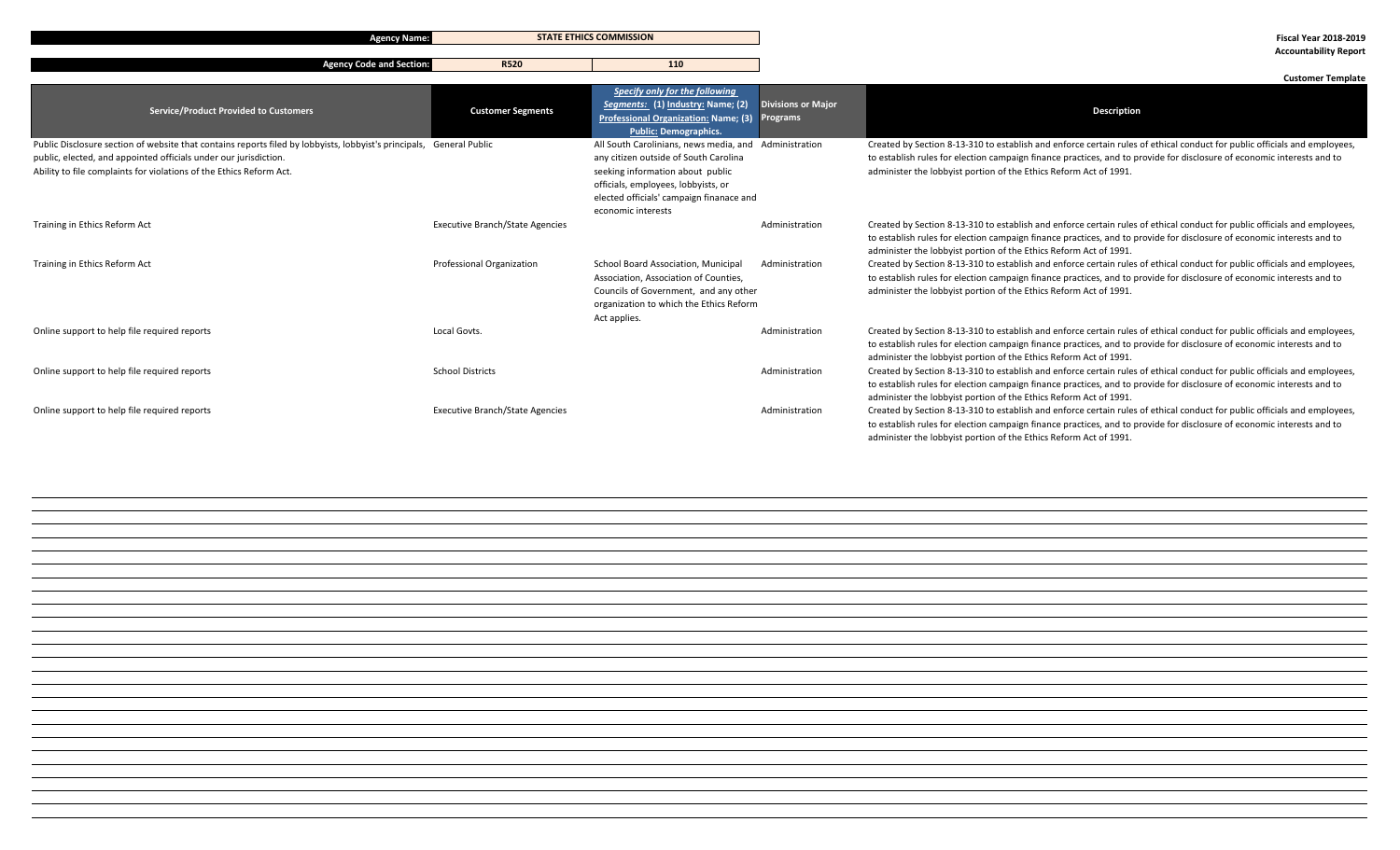| <b>MISSION</b><br><b>ETHICS COM'</b><br><b>STATE</b><br>2018-2019<br><b>Fiscal Year</b><br><b>Exency Name:</b> |
|----------------------------------------------------------------------------------------------------------------|
|----------------------------------------------------------------------------------------------------------------|

**Agency Code and Section:** R520 **110 110** 

**Accountability Report**

#### **Partner Template**

|                                       |                               |                                                                                                                                                                         | <b>Faither remplate</b>   |
|---------------------------------------|-------------------------------|-------------------------------------------------------------------------------------------------------------------------------------------------------------------------|---------------------------|
| <b>Name of Partner Entity</b>         | <b>Type of Partner Entity</b> | <b>Description of Partnership</b>                                                                                                                                       | <b>Associated Goal(s)</b> |
| State Law Enforcement Division (SLED) | <b>State Government</b>       | Assist with investigations as needed                                                                                                                                    |                           |
| SC Attorney General's Office          | <b>State Government</b>       | Assist with investigations as needed and refer for prosecution when appropriate                                                                                         |                           |
| <b>SC State Election Commission</b>   | <b>State Government</b>       | Share information regarding elections and candidates for public office (Candidates' Rosters, Cancellation of<br>Elections, Statements of Intention of Candidacy)        | 1,3                       |
| SC Department of Revenue              | <b>State Government</b>       | Participate in DOR's Setoff Debt and Governmental Entity Accounts Receivable (GEAR) programs to assist with<br>debt collection.                                         | 1,2,3                     |
| SC Division of Technology             | <b>State Government</b>       | IT services and network security                                                                                                                                        |                           |
| Solicitor's Offices                   | Local Government              | Refer for prosecution when appropriate                                                                                                                                  |                           |
| South Carolina Interactive, LLC.      |                               | Private Business Organization Host website and maintain/update Online Filing System for candidates, elected officials, appointed officials, and 2.3<br>public employees |                           |